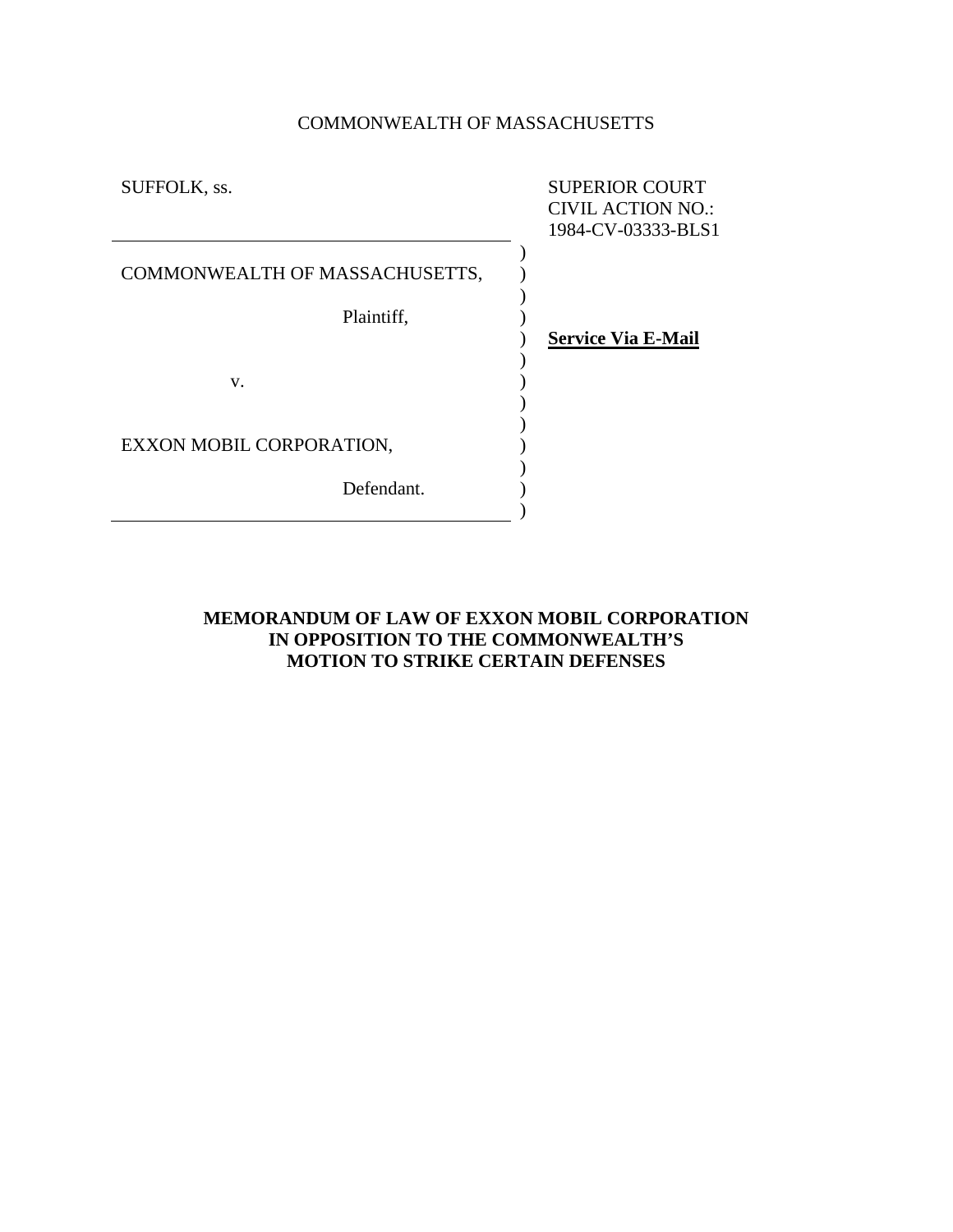# **TABLE OF CONTENTS**

|      |                 |                                                                                                                                                                  | <b>Page</b> |
|------|-----------------|------------------------------------------------------------------------------------------------------------------------------------------------------------------|-------------|
|      |                 |                                                                                                                                                                  |             |
|      |                 |                                                                                                                                                                  |             |
|      |                 |                                                                                                                                                                  |             |
| I.   |                 | The Attorney General Repeatedly Represented That ExxonMobil Would Have a                                                                                         |             |
|      | A.              | The Attorney General Made Those Representations at the Pre-Suit                                                                                                  |             |
|      | <b>B.</b>       | The Attorney General Also Made Those Representations in This Action  3                                                                                           |             |
| П.   |                 | Only One Court Has Issued Relevant Factual Findings, and It Recognized the<br>Attorney General's Improper Motives to Restrict Speech on Climate Policy 4         |             |
|      |                 |                                                                                                                                                                  |             |
|      |                 |                                                                                                                                                                  |             |
| I.   |                 | ExxonMobil's Defenses Are Not Precluded by a Federal Lawsuit and State Court<br>Motion to Quash Filed Three Years Prior to This Action (Defenses 30-33 and 35) 7 |             |
|      | A.              |                                                                                                                                                                  |             |
|      | <b>B.</b>       | The Burdens and Opportunities for Discovery Were Not the Same in the                                                                                             |             |
| Π.   |                 | A Presumption of Prosecutorial Regularity Does Not Bar ExxonMobil's Defenses                                                                                     |             |
| III. |                 | ExxonMobil Has Adequately Alleged Its Defenses (Defenses 30-33 and 35) 12                                                                                        |             |
|      | A.              | ExxonMobil Has Stated an Official Misconduct Defense (Defense 30) 12                                                                                             |             |
|      | <b>B.</b>       | ExxonMobil Has Stated a Conflict of Interest Defense (Defense 31) 13                                                                                             |             |
|      | $\mathcal{C}$ . | ExxonMobil Has Stated a Selective Enforcement Defense (Defense 32)  14                                                                                           |             |
|      | D.              | ExxonMobil Has Stated a Viewpoint Discrimination Defense (Defense 33) 14                                                                                         |             |
|      | E.              |                                                                                                                                                                  |             |
| IV.  |                 | The Anti-SLAPP Ruling Does Not Preclude ExxonMobil's Petitioning Defense                                                                                         |             |
| V.   |                 | Fraud Allegations Do Not Displace ExxonMobil's First Amendment Rights                                                                                            |             |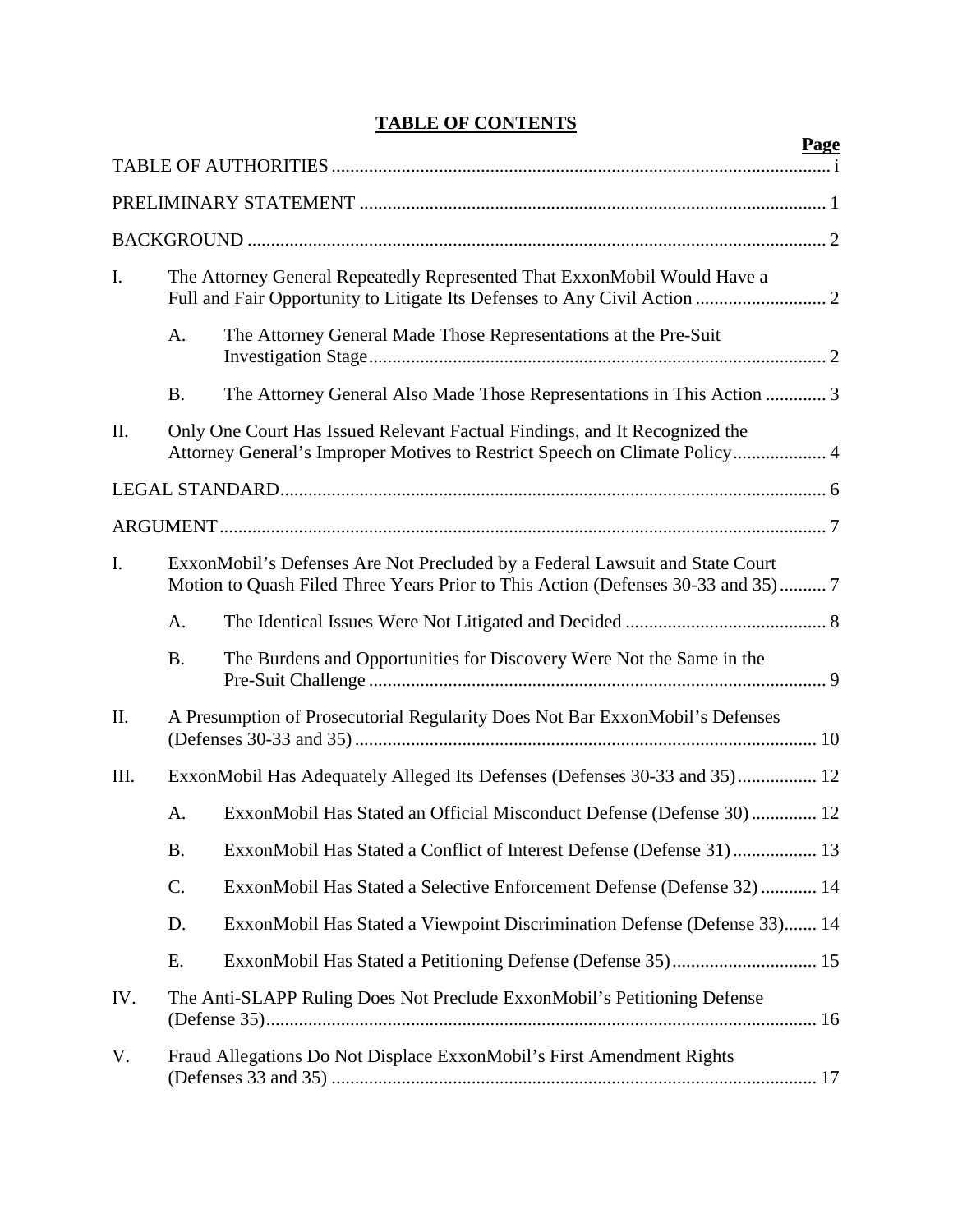# **Page**

| VI.                                                                          |                | The Attorney General Concedes That ExxonMobil Has a Valid Defense Against |  |
|------------------------------------------------------------------------------|----------------|---------------------------------------------------------------------------|--|
| VII.<br>The Commonwealth Is Not Immune from Equitable or Common Law Defenses |                |                                                                           |  |
|                                                                              | A.             | An Estoppel Defense Can Be Asserted Against the Attorney General in       |  |
|                                                                              | <b>B.</b>      | An Unclean Hands Defense Can Be Asserted Against the Commonwealth         |  |
|                                                                              | $\mathbf{C}$ . | Lack of Causation Is a Valid Defense to the Commonwealth's Claims         |  |
|                                                                              |                |                                                                           |  |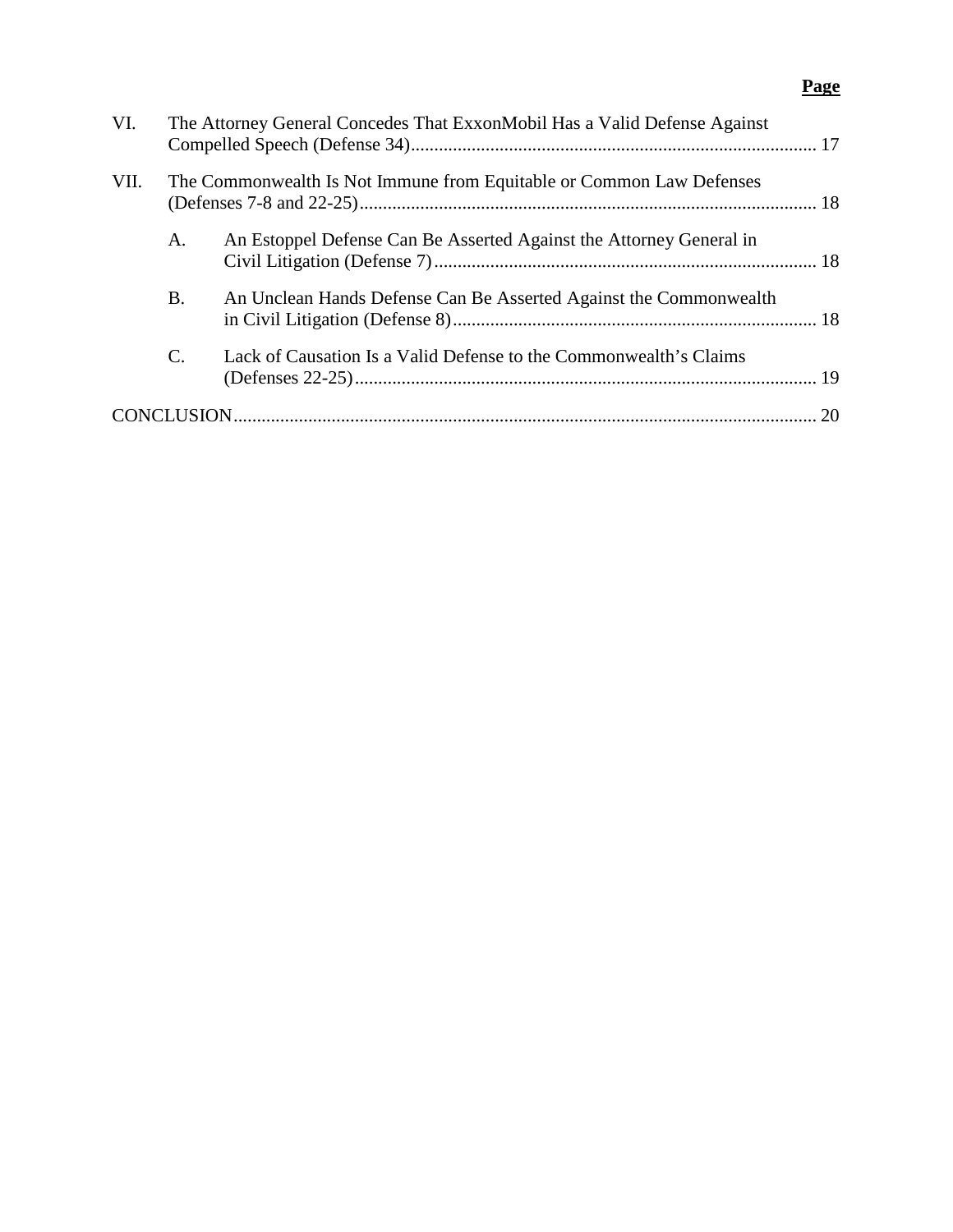# **TABLE OF AUTHORITIES**

<span id="page-3-0"></span>**CASES**

| 477 Harrison Ave., LLC v. Jace Bos., LLC,                           |
|---------------------------------------------------------------------|
| Adelphia Agios Demetrios, LLC v. Arista Dev., LLC,                  |
| Asphaltos Trade, S.A. v. Bituven Puerto Rico, LLC,                  |
| Astellas Inst. for Regenerative Med. v. ImStem Biotechnology, Inc., |
| Att'y Gen. of U.S. v. Irish People, Inc.,                           |
| Blanchard v. Steward Carney Hosp., Inc.,                            |
| Bochart v. City of Lowell,                                          |
| Bos. Hous. Auth. v. Martin,                                         |
| City of San Francisco v. Exxon Mobil Corp.,                         |
| Cobb v. Pozzi,                                                      |
| Comm'r v. Sunnen,                                                   |
| Commonwealth v. Bragel,                                             |
| Commonwealth v. Chatham Dec. Co.,                                   |
| Commonwealth v. Cotto,                                              |
| Commonwealth v. Ellis,                                              |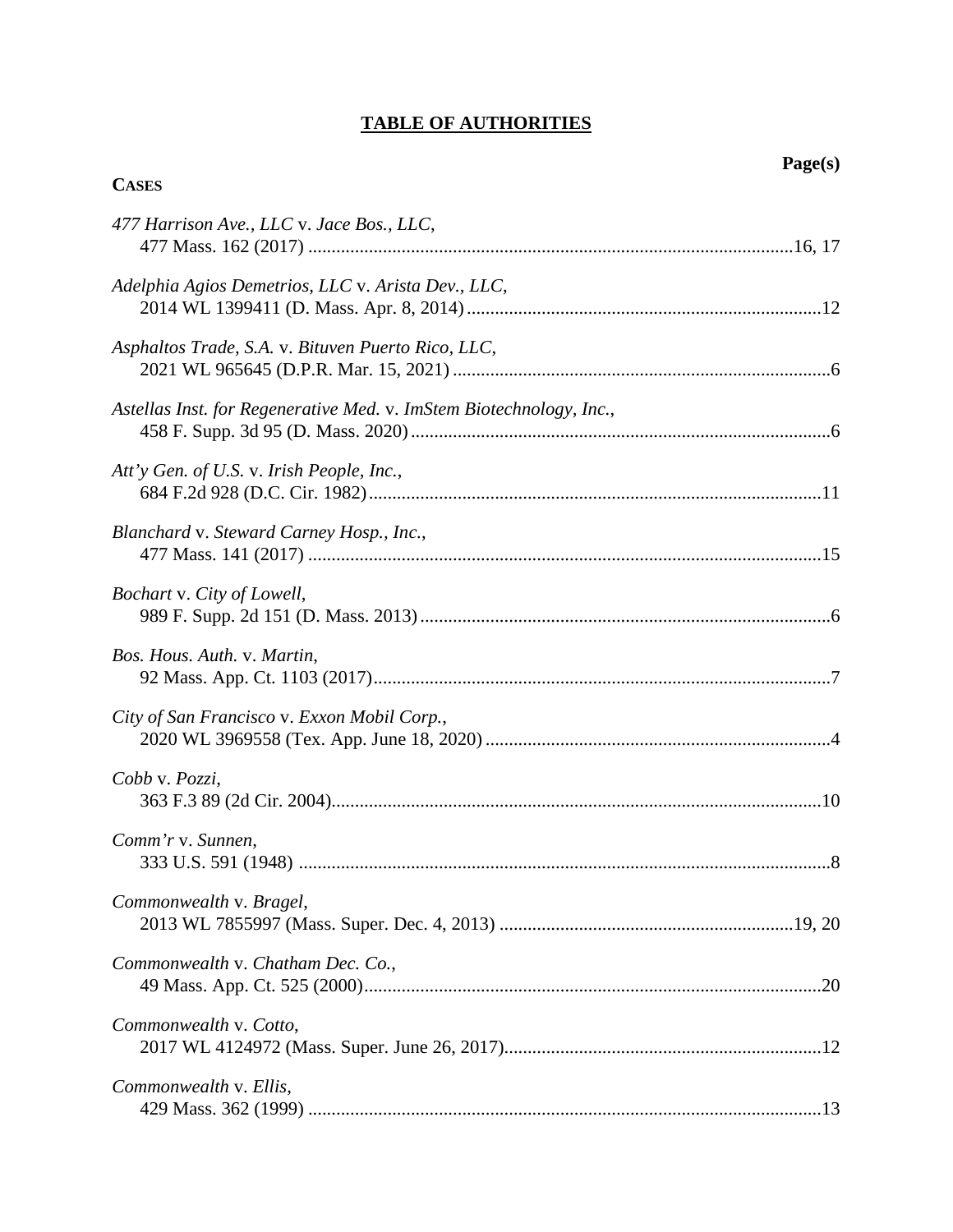| Commonwealth v. Exxon Mobil Corp.,             |
|------------------------------------------------|
| Commonwealth v. Exxon Mobil Corp.,             |
| Commonwealth v. Fall River Motor Sales, Inc.,  |
| Commonwealth v. Light,                         |
| Commonwealth v. Purdue Pharma, LP,             |
| Cote-Whitacre v. Dep't of Pub. Health,         |
| Demoulas v. Demoulas,                          |
| Desmarais v. Price,                            |
| Doe v. Sex Offender Registry Bd.,              |
| Espinosa v. Sisters of Providence Health Sys., |
| In Re Exxon Mobil Corp.,                       |
| Exxon Mobil Corp. v. Att'y Gen.,               |
| Exxon Mobil Corp. v. Schneiderman,             |
| ExxonMobil Corp. v. Healey,                    |
| F.D.I.C. v. Gladstone,                         |
| Faigin v. Kelly,                               |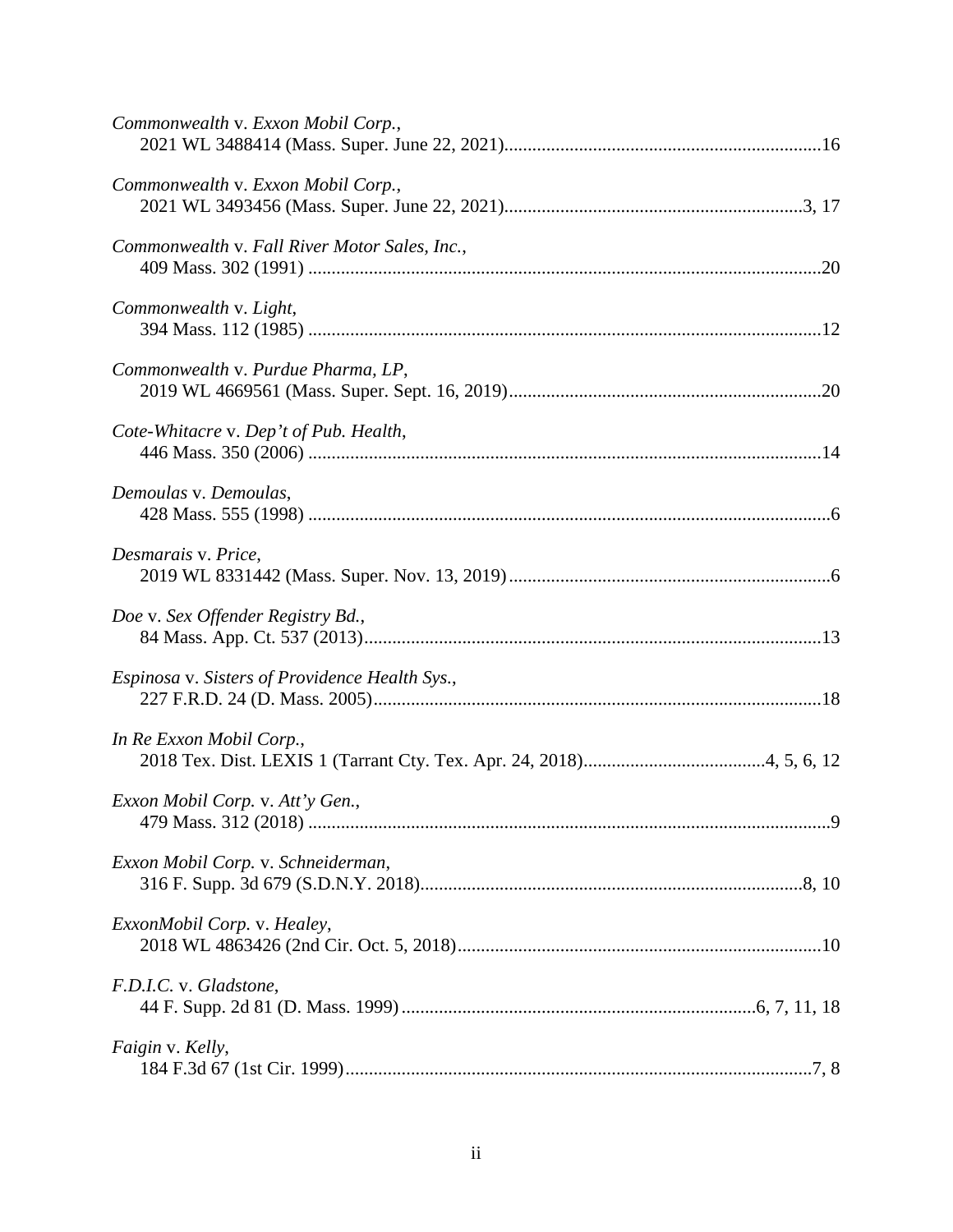| Foster v. Evans,                                        |  |
|---------------------------------------------------------|--|
| Grella v. Salem Five Cent Sav. Bank,                    |  |
| Hanover v. New Eng. Reg'l Council of Carpenters,        |  |
| Heller v. Silverbranch Const. Corp.,                    |  |
| Honeywell Consumer Prods., Inc. v. Windmere Corp.,      |  |
| Intell. Ventures I, LLC v. Lenovo Group Ltd.,           |  |
| Illinois ex rel. Madigan v. Telemarketing Assocs. Inc., |  |
| Murphy v. Trader Joe's,                                 |  |
| N. Am. Expositions Co. Ltd. P'ship v. Corcoran,         |  |
| Obergefell v. Hodges,                                   |  |
| Pehoviak v. Deutsche Bank Nat. Tr. Co.,                 |  |
| Phipps Prod. Corp. v. Massachusetts Bay Transp. Auth.,  |  |
| Provident Funding Associates, LP v. Jones,              |  |
| Reichenbach v. Haydock,                                 |  |
| Rosenberger v. Rector & Visitors of Univ. of Virginia,  |  |
| S.E.C. v. Cuban,                                        |  |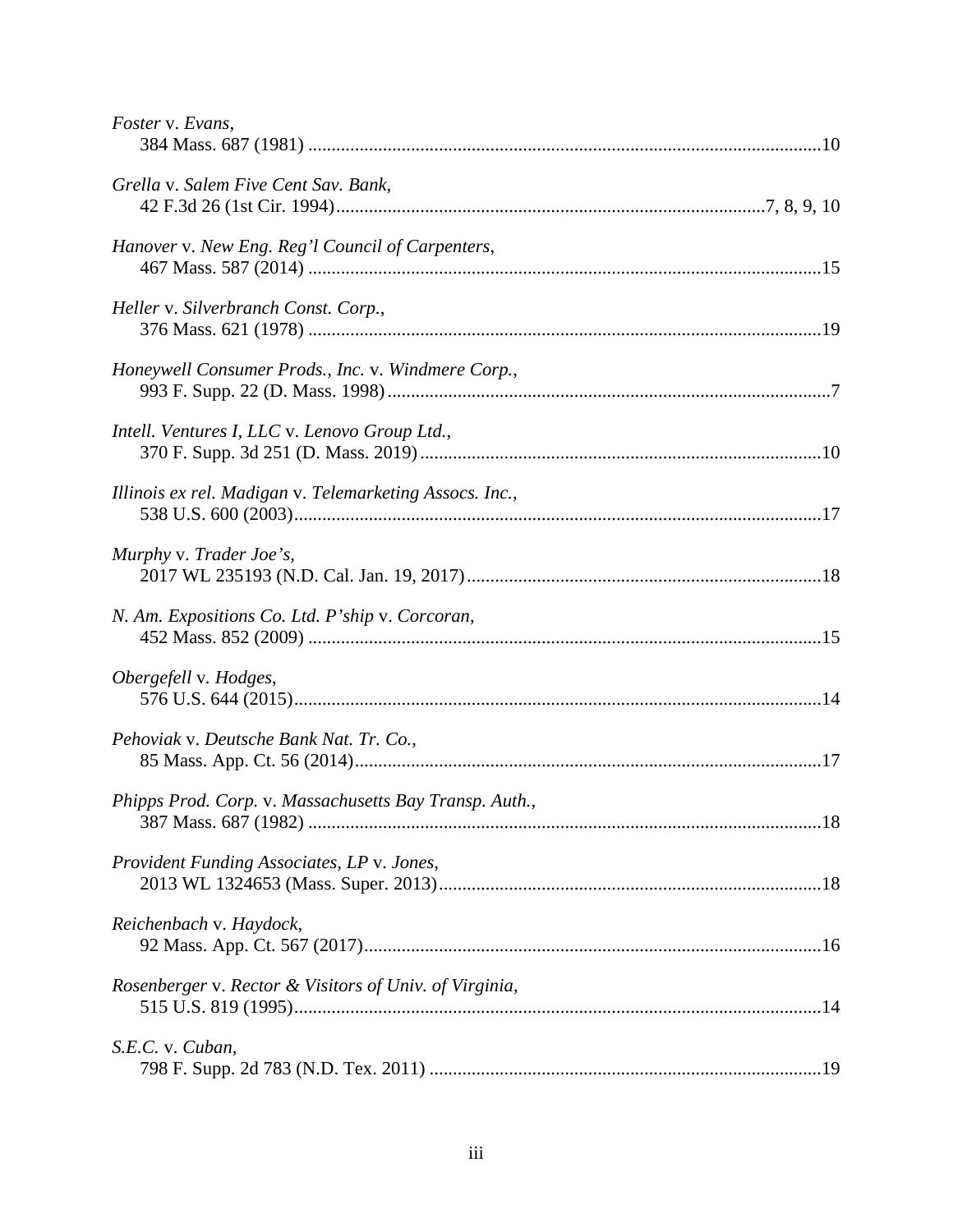| Shepard v. Attorney General,                                                |  |
|-----------------------------------------------------------------------------|--|
| Sprecher v. Graber,                                                         |  |
| State v. United Parcel Serv., Inc.,                                         |  |
| Stonebridge Control Devices, Inc. v. Teleflex, Inc.,                        |  |
| Sullivan v. Chief Justice for Administration and Management of Trial Court, |  |
| Traincroft, Inc. v. Ins. Co. of Pennsylvania,                               |  |
| United States v. Am. Elec. Power Serv. Corp.,                               |  |
| United States v. Armstrong,                                                 |  |
| United States v. Lain,                                                      |  |
| United States v. Sellers,                                                   |  |
| Young v. United States ex rel. Vuitton et Fils S.A.,                        |  |
| <b>CONSTITUTIONS</b>                                                        |  |
|                                                                             |  |
| <b>STATUTES</b>                                                             |  |
|                                                                             |  |
|                                                                             |  |
|                                                                             |  |
|                                                                             |  |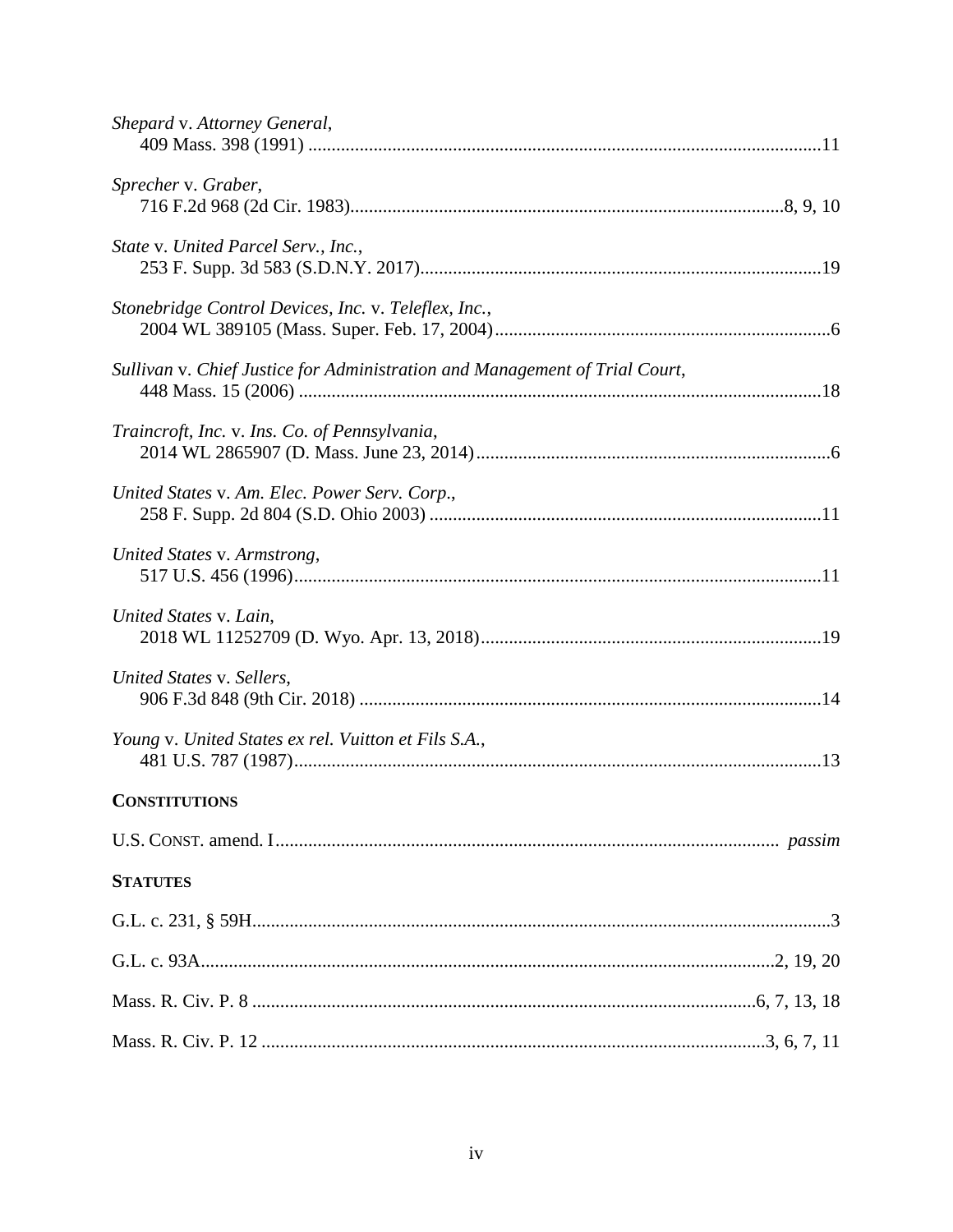# **OTHER AUTHORITIES**

| Climate Litigation Watch (Sept. 10, 2019), https://climatelitigationwatch.org/wp-<br>content/uploads/2019/10/ Pawa-OAG-recruiting-emails-Records-9-10-19.pdf5                |  |
|------------------------------------------------------------------------------------------------------------------------------------------------------------------------------|--|
| Comm.'s Consol. Mem. Opposing Exxon's Motion to Set Aside or Modify the<br>CID, In Re Civil Investigative Demand No. 2016-EPD-36, Issued by the Office<br>of the Att'y Gen., |  |
|                                                                                                                                                                              |  |
| Exxon Mobil Corp. v. City of San Francisco,                                                                                                                                  |  |
| Exxon Mobil Corp. v. Commonwealth,                                                                                                                                           |  |
| Exxon Mobil Corp. v. Schneiderman,                                                                                                                                           |  |
| Hr'g Tr. Dec. 7, 2016, <i>In re CID No. 2016-EPD-36</i> , No. 16-1888F (Mass. Sup.                                                                                           |  |
| Mem. of Law in Support of Def. Att'y Gen. Maura Healey's Mot. to Dismiss,<br>ExxonMobil v. Healey,                                                                           |  |
|                                                                                                                                                                              |  |
| Mem. of Law in Support of Def. Att'y Gen. Maura Healey's Mot. to Dismiss the<br>First Am. Compl., <i>ExxonMobil v. Healey</i> , No. 4:16-cv-00469-K (N.D. Tex.               |  |
|                                                                                                                                                                              |  |
|                                                                                                                                                                              |  |
|                                                                                                                                                                              |  |
|                                                                                                                                                                              |  |
| Wright & Miller, § 1274 Pleading Affirmative Defenses, 5 Fed. Prac. & Proc.                                                                                                  |  |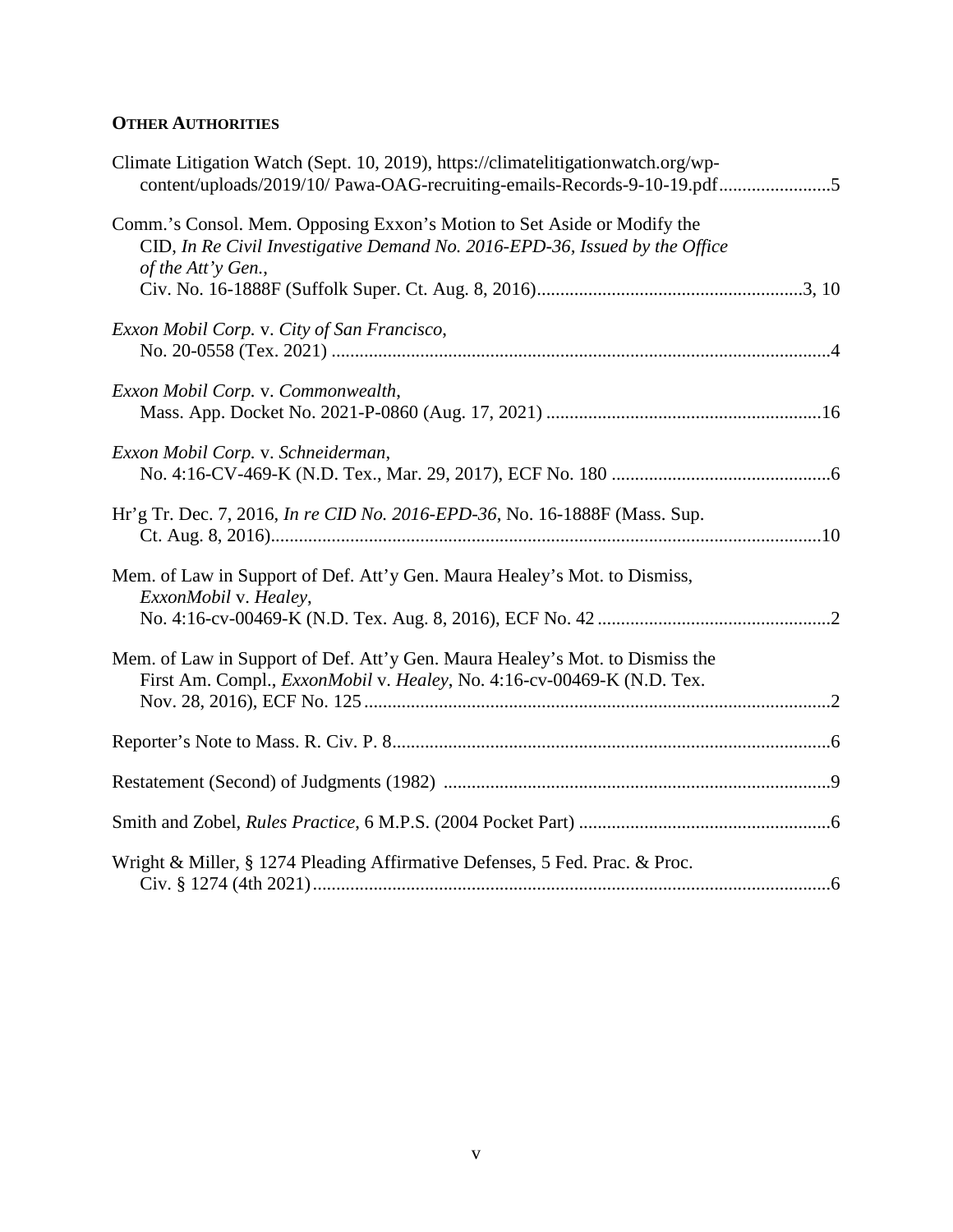Exxon Mobil Corporation ("ExxonMobil") submits this brief in opposition to the motion of the Commonwealth of Massachusetts (the "Commonwealth" or "Attorney General") to strike certain defenses in ExxonMobil's Answer.

### **PRELIMINARY STATEMENT**

<span id="page-8-0"></span>The Attorney General repeatedly told courts that ExxonMobil's challenges to its pre-suit investigation were premature because ExxonMobil would have a full and fair opportunity to litigate its defenses in any civil action the Attorney General filed. But after filing a civil action, the Attorney General's position shifted 180 degrees. The Attorney General now argues that ExxonMobil is precluded from raising its defenses because they have already been litigated. This argument not only contradicts the Attorney General's prior statements, it is contrary to applicable law. Until this action, ExxonMobil could not have raised—or actually litigated—defenses to the specific claims the Attorney General has now asserted. Moreover, the opportunities for discovery and the relative burdens of ExxonMobil and the Commonwealth differed in the proceedings challenging the Attorney General's pre-suit investigation.

This motion, at bottom, seeks to insulate the Attorney General's actions from judicial review by asserting that its law enforcement powers place it above the law. But the Attorney General is subject to the same defenses and burdens of proof applicable to all civil litigants.

The remedy that the Commonwealth seeks—striking certain of ExxonMobil's defenses is disfavored, and the Attorney General bears a heavy burden to demonstrate entitlement to such relief. The Commonwealth's motion attempts to shift the burden to ExxonMobil to prove its defenses at the pleading stage. But, at this juncture, ExxonMobil is only required to provide notice of the defenses it intends to pursue, which its original Answer and Amended Answer, filed on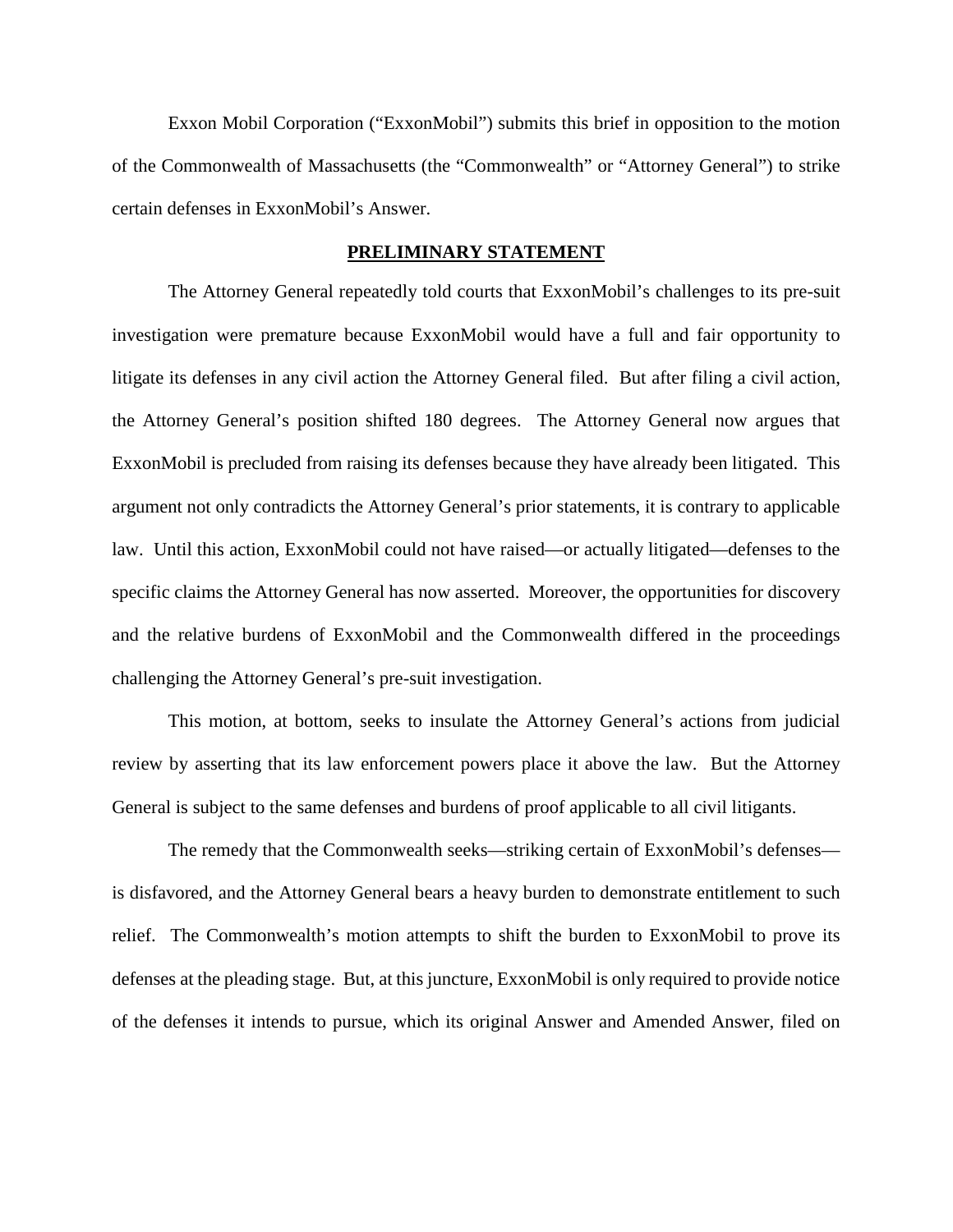October 29, have done.<sup>[1](#page-9-3)</sup> To obtain the disfavored relief that the Commonwealth seeks, the Attorney General must demonstrate that there is no set of facts on which ExxonMobil could assert a defense, with all reasonable inferences drawn in ExxonMobil's favor. The Attorney General has not come anywhere close to meeting that exacting standard—especially because ExxonMobil has now gone above and beyond the requirements of notice pleading by amending its answer to add extensive factual allegations. The Commonwealth's motion should therefore be denied.

### **BACKGROUND**

## <span id="page-9-1"></span><span id="page-9-0"></span>**I. The Attorney General Repeatedly Represented That ExxonMobil Would Have a Full and Fair Opportunity to Litigate Its Defenses to Any Civil Action**

## <span id="page-9-2"></span>**A. The Attorney General Made Those Representations at the Pre-Suit Investigation Stage**

After the Attorney General issued a Civil Investigative Demand ("CID") to ExxonMobil in April 2016, ExxonMobil challenged the CID in federal and state court. In its motion to dismiss the federal action, the Attorney General stated that ExxonMobil would have "a full and fair opportunity to raise its constitutional and other . . . defenses. . . in any future action arising from enforcement of the CID."<sup>[2](#page-9-4)</sup> The Attorney General also argued that the federal action should be dismissed because the Attorney General had "taken only the initial steps of issuing a CID."[3](#page-9-5) The Attorney General explained it had not yet "determined to undertake a Chapter 93A enforcement action against Exxon[Mobil] nor asserted any specific claim," and that ExxonMobil "may defend itself and raise objections in Massachusetts state court when and if that ultimately occurs."[4](#page-9-6)

To preserve its rights under Massachusetts law, ExxonMobil also filed a petition in

<span id="page-9-3"></span> $\frac{1}{1}$  *See* Ruling Allowing the Unopposed Mot. of the Comm. for an Additional, Two-Week Enlargement of Time to Serve a Mot. to Strike Defenses, Sept. 14, 2021.

<span id="page-9-4"></span><sup>2</sup> Mem. of Law in Support of Def. Att'y Gen. Maura Healey's Mot. to Dismiss, *ExxonMobil* v. *Healey*, No. 4:16 cv-00469-K (N.D. Tex. Aug. 8, 2016), ECF No. 42, at 16. 3 Mem. of Law in Support of Def. Att'y Gen. Maura Healey's Mot. to Dismiss the First Am. Compl., *ExxonMobil* 

<span id="page-9-5"></span>v. *Healey*, No. 4:16-cv-00469-K (N.D. Tex. Nov. 28, 2016), ECF No. 125, at 17.

<span id="page-9-6"></span><sup>4</sup> *Id.*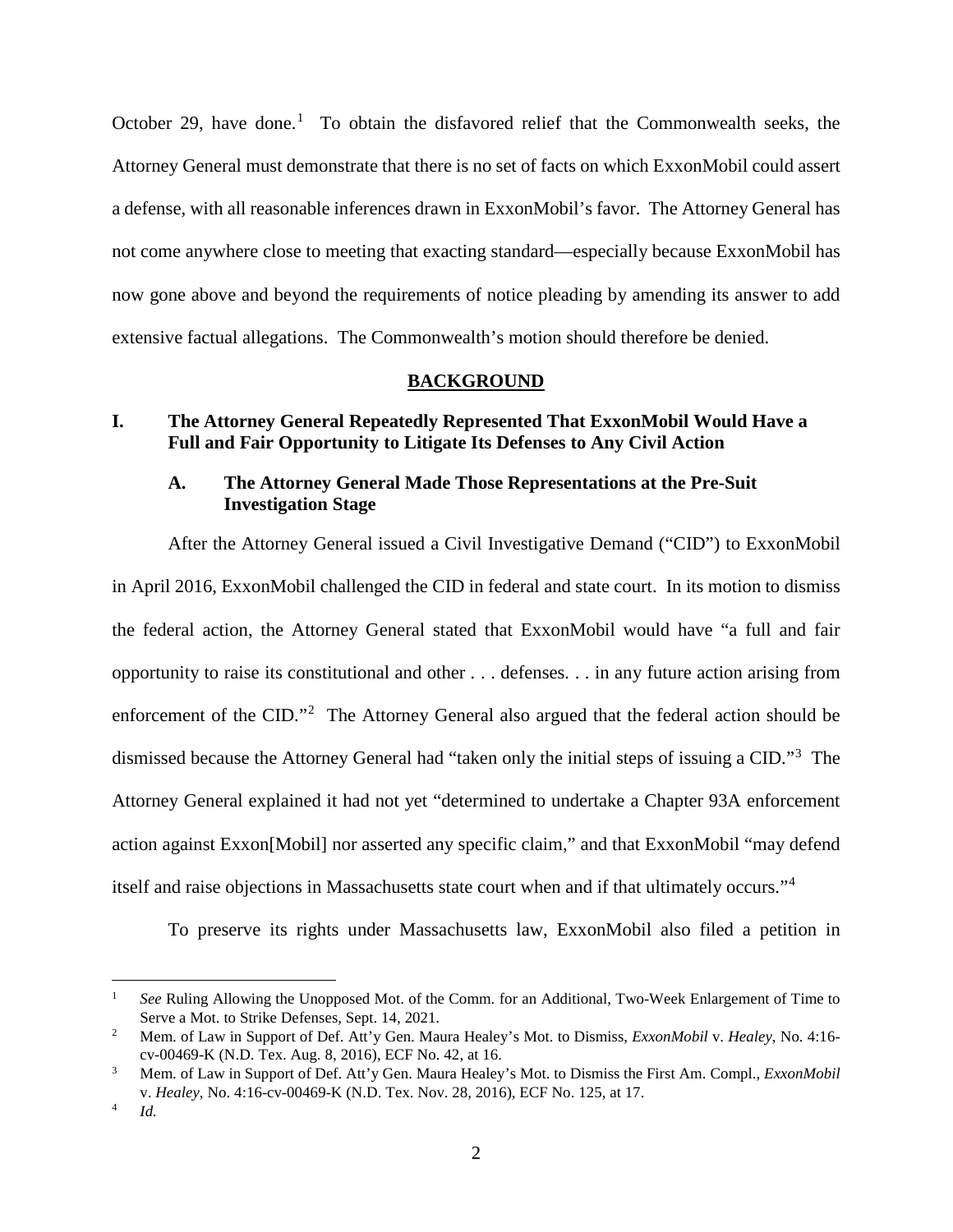Massachusetts Superior Court to set aside or modify the CID. When opposing that petition in those summary proceedings, the Attorney General again asked the court to "disregard" ExxonMobil's "premature free speech objections to the CID."<sup>[5](#page-10-1)</sup>

The prior litigation between the parties took place *before* the Attorney General filed any claims against ExxonMobil, and was focused solely on whether the Attorney General could proceed with a pre-suit investigation. While courts allowed the Attorney General's investigation to proceed, no court was in a position to consider the claims that the Attorney General filed in this action—or ExxonMobil's defenses to them—because at that time, as the Attorney General has acknowledged, a decision whether to file claims against ExxonMobil had not yet been made, and until that occurred, ExxonMobil could not raise defenses to those claims.

### **B. The Attorney General Also Made Those Representations in This Action**

<span id="page-10-0"></span>After the Attorney General commenced this action, ExxonMobil filed a special motion to dismiss pursuant to G.L. c. 231, § 59H, the anti-SLAPP statute. The Attorney General asked this Court not to rule on the First Amendment issues in that motion because ExxonMobil would have other "ways to raise their First Amendment grievances . . . Namely, an affirmative defense." Mar. 12, 2021 Hr'g Tr. 27:7-15.

ExxonMobil also filed a Rule 12 motion to dismiss the Complaint in this action, which this Court denied, recognizing it is premature to adjudicate ExxonMobil's constitutional defenses at this stage of the case. Specifically, this Court stated it "is not in a position, at least at this stage, to determine whether any particular statement is protected by the First Amendment." *Commonwealth* v. *Exxon Mobil Corp.*, 2021 WL 3493456, at \*14 (Mass. Super. June 22, 2021). There has been

<span id="page-10-1"></span> <sup>5</sup> Comm.'s Consol. Mem. Opposing Exxon's Motion to Set Aside or Modify the CID, *In Re Civil Investigative Demand No. 2016-EPD-36, Issued by the Office of the Att'y Gen.*, Civ. No. 16-1888F (Suffolk Super. Ct. Aug. 8, 2016) at 36.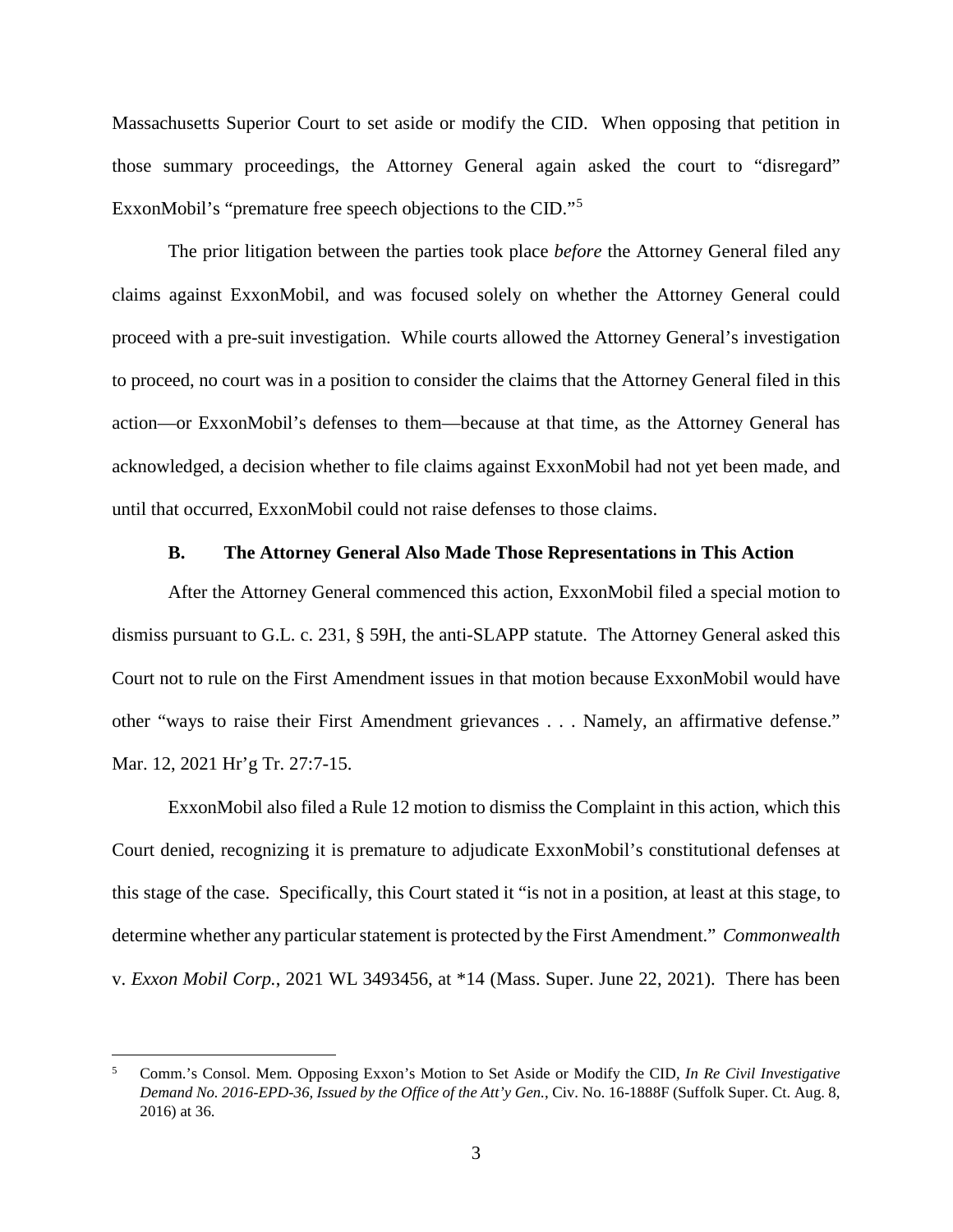no further development of the factual record in this case since that ruling.

### <span id="page-11-0"></span>**II. Only One Court Has Issued Relevant Factual Findings, and It Recognized the Attorney General's Improper Motives to Restrict Speech on Climate Policy**

The only court to make factual findings on ExxonMobil's constitutional challenges recognized that the Attorney General sought to use her investigatory powers to restrict ExxonMobil's speech on climate policy. ExxonMobil's allegations concerning the Attorney General's coordination with private interests and targeting of ExxonMobil's speech were addressed in proceedings seeking pre-suit discovery against Matthew Pawa, a private attorney, and California municipal officials concerning their efforts to suppress ExxonMobil's speech. *In Re Exxon Mobil Corp.*, 2018 Tex. Dist. LEXIS 1, at \*4-5 (Tarrant Cty. Tex. Apr. 24, 2018). After a hearing, Justice R. H. Wallace of the District Court of Tarrant County, Texas, concluded that the evidence demonstrated that the Attorney General had worked with others to restrict ExxonMobil's speech, supporting the exercise of personal jurisdiction. *See id.* at \*4-6, 22-23. [6](#page-11-1)

Justice Wallace found that Attorney General Healey adopted the "climate change strategy" developed by private interests, including Massachusetts-based attorney Matthew Pawa, to "target[] ExxonMobil's speech on climate change." *Id.* at \*5. These interests gathered in La Jolla, California in June 2012 at a conference called "Workshop on Climate Accountability, Public Opinion, and Legal Strategies." *Id.* at \*4. During the workshop, participants discussed "strategies to '[w]in [a]ccess to [i]nternal [d]ocuments' of energy companies, like ExxonMobil, that could be used to obtain leverage over these companies." *Id.* They advocated "using law enforcement

<span id="page-11-1"></span> <sup>6</sup> Although the Texas Court of Appeals reversed on personal jurisdiction, it did not disturb the lower court's factual findings, but reinforced them. *City of San Francisco* v. *Exxon Mobil Corp.*, 2020 WL 3969558, at \*3 (Tex. App. June 18, 2020). It specifically recounted the Attorney General's participation in the "AGs United for Clean Power Press Conference" and reiterated that "the AGs promoted regulating the speech of energy companies like Exxon companies that they perceived as hostile to AGs' policy responses to climate change." *Id.* The case is now pending before the Texas Supreme Court. *Exxon Mobil Corp.* v. *City of San Francisco*, No. 20-0558 (Tex. 2021).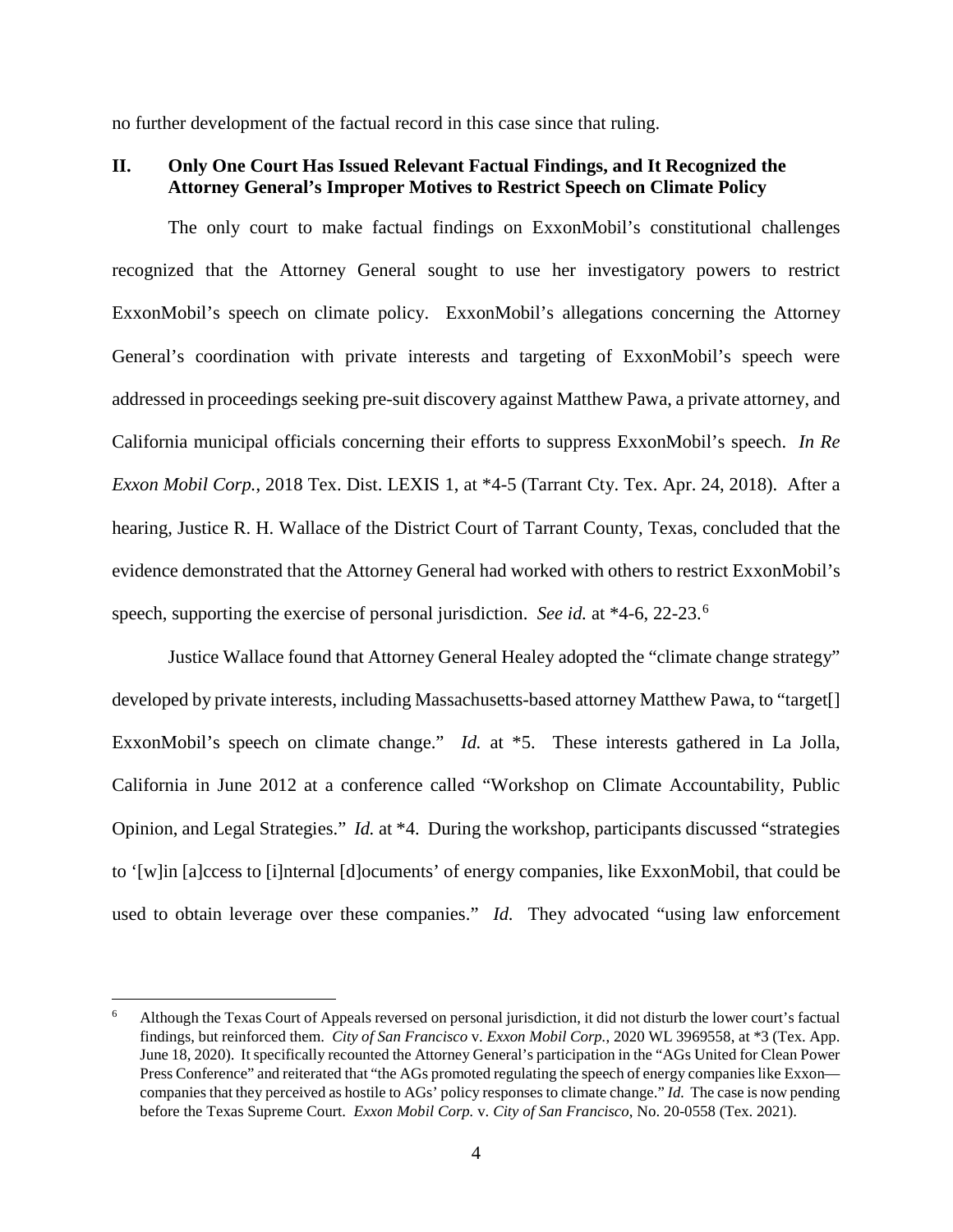powers and civil litigation to 'maintain[] pressure on the industry that could eventually lead to its support for legislative and regulatory responses to global warming." *Id.* The attendees thus concluded that "'a single sympathetic state attorney general might have substantial success in bringing key internal documents to light.'" *Id.* at \*5.

Pawa subsequently engaged participants at multiple meetings across the country. For example, he met with representatives of the Rockefeller Family Fund offices in January 2016 "to further solidify the '[g]oals of Exxon campaign.'" *Id.* According to the agenda, "participants aimed to chill and suppress ExxonMobil's speech through 'legal actions & related campaigns,' including 'AGs,'" which they "planned to use . . . to 'get[] discovery' and 'create scandal.'" *Id.* at \*6. Pawa also gave a presentation to the Attorney General regarding his "Exxon Campaign" on January 11, 2016,<sup>[7](#page-12-0)</sup> and on March 29, 2016, *see id.* at \*8.

Justice Wallace further found that Massachusetts Attorney General Maura Healey and other state attorneys general, calling themselves the "Green 20," announced their adoption of Pawa's strategy at a March 29, 2016, press conference. The press conference's purpose was to "promote[] regulating the speech of energy companies, including ExxonMobil, whom [the Green 20] perceived as an obstacle to enacting their preferred policy responses to climate change." *Id.*  at \*7. At the press conference, Attorney General Healey "echoed themes from the strategy Mr. Pawa developed at La Jolla." *Id.* She "blamed '[f]ossil fuel companies,' for purportedly causing 'many to doubt whether climate change is real and to misunderstand the catastrophic nature of its impacts.'" *Id.* at \*7-8. And she announced that those who purportedly "deceived" the public—by influencing "public perception" about climate policy—"should be, must be, held accountable." *Id.* 

<span id="page-12-0"></span><sup>-&</sup>lt;br>7 *See* Climate Litigation Watch (Sept. 10, 2019), [https://climatelitigationwatch.org/wp-content/uploads/2019/10/](https://climatelitigationwatch.org/wp-content/uploads/2019/10/%20Pawa-OAG-recruiting-emails-Records-9-10-19.pdf)  [Pawa-OAG-recruiting-emails-Records-9-10-19.pdf.](https://climatelitigationwatch.org/wp-content/uploads/2019/10/%20Pawa-OAG-recruiting-emails-Records-9-10-19.pdf)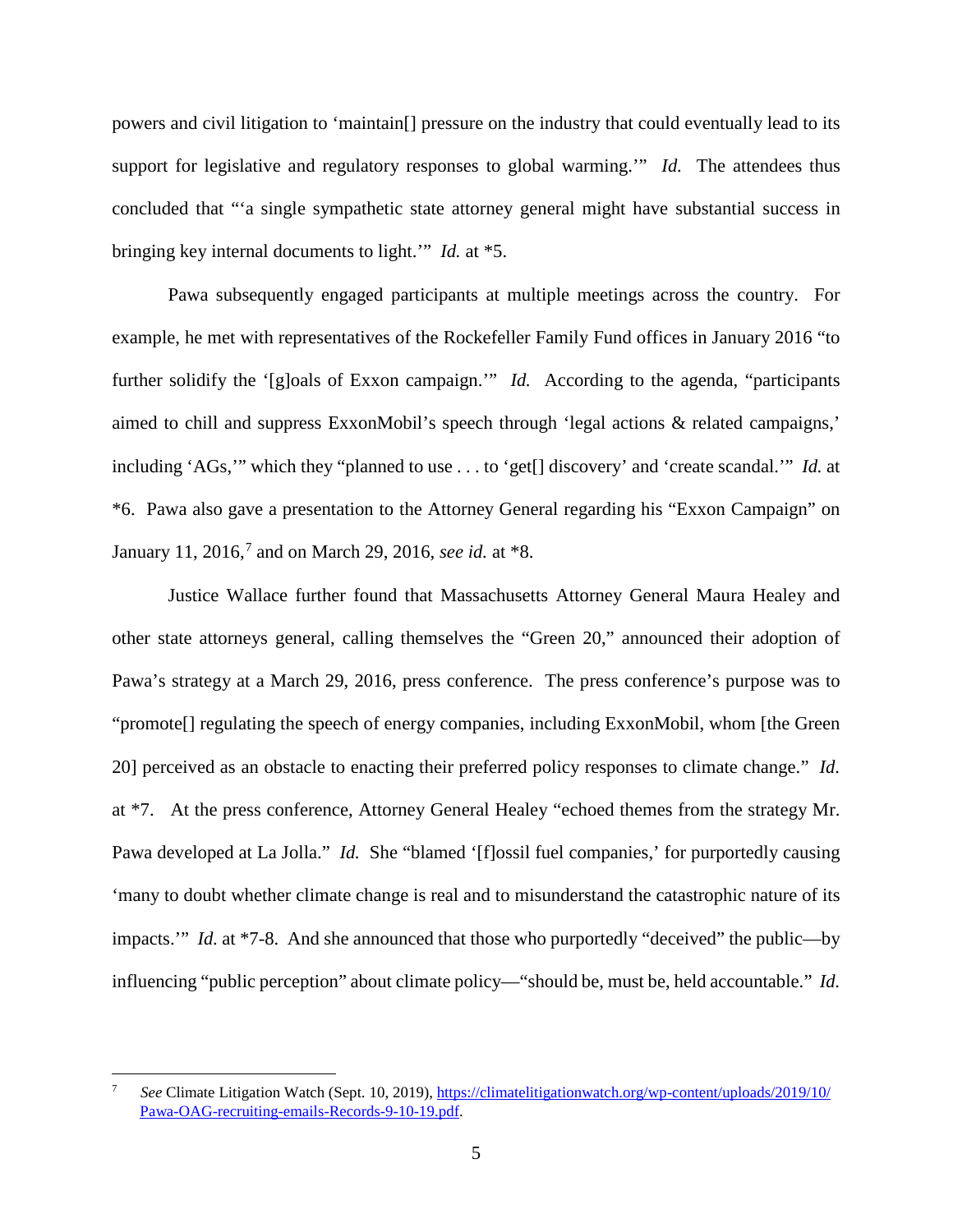Justice Wallace concluded that the Attorney General had conspired with Pawa and special interests "to chill and suppress ExxonMobil's speech" and "associational activities." *Id.* at \*6, 24. [8](#page-13-1)

# **LEGAL STANDARD**

<span id="page-13-0"></span>The Attorney General must meet an exacting standard to prevail on a motion to strike. A defense may be stricken only if it is "insufficient" or concerns "redundant, immaterial, impertinent, or scandalous matter[s]." Mass. R. Civ. P.  $12(f)$ . Such motions are "disfavored." *Bochart* v. *City of Lowell*, 989 F. Supp. 2d 151, 153 (D. Mass. 2013).

To plead defenses, ExxonMobil is required to "set [them] forth affirmatively," Mass. R. Civ. P. 8(c), to "'only give the plaintiff 'fair notice.'" Reporter's Note to Mass. R. Civ. P. 8; *see also Demoulas* v. *Demoulas*, 428 Mass. 555, 575 n.16 (1998) (defendant required only to provide "notice to the plaintiffs of defenses that will be raised"); *Desmarais* v. *Price*, 2019 WL 8331442, at \*26 n.25 (Mass. Super. Nov. 13, 2019) (same); *Stonebridge Control Devices, Inc.* v. *Teleflex, Inc.*, 2004 WL 389105 at \*5 (Mass. Super. Feb. 17, 2004) ("The purpose of Rule 8(c) is to provide plaintiff with notice of defenses intend[ed] to [be] raise[d]'") (quoting Smith and Zobel, *Rules Practice*, 6 M.P.S. Sec. 8.6 (2004 Pocket Part)). [10](#page-13-3)

To prevail on a motion to strike, the Attorney General must establish that ExxonMobil's defenses are "clearly inadequate as a matter of law," *F.D.I.C.* v. *Gladstone*, 44 F. Supp. 2d 81, 90

<span id="page-13-1"></span> $\frac{1}{8}$  In 2017, a federal judge in the Northern District of Texas considered a similar challenge to the CID. The court found that "[t]he merits of each of Exxon's claims involve important issues that should be determined by a court," and expressed concern that the Attorney General's investigation was a means "to further [its] personal agenda[] by using the vast power of the government to silence the voices of all those who disagree with [it]." *Exxon Mobil Corp.* v. *Schneiderman*, No. 4:16-CV-469-K, at 2, 5 (N.D. Tex., Mar. 29, 2017), ECF No. 180, at 2, 5.

<span id="page-13-2"></span><sup>9</sup> <sup>9</sup> Rule 12(f) of the Massachusetts Rules of Civil Procedure is the same as the federal analogue.<br><sup>10</sup> Rule 8 of the Massachusetts Rules of Civil Procedure also mirrors its federal analogue, which

<span id="page-13-3"></span><sup>10</sup> Rule 8 of the Massachusetts Rules of Civil Procedure also mirrors its federal analogue, which the "majority of courts have rightly" held does not require defenses to satisfy the "plausibility" standard for pleading a claim. Wright & Miller, § 1274 Pleading Affirmative Defenses, 5 Fed. Prac. & Proc. Civ. § 1274 (4th 2021). Federal district courts in the First Circuit have adopted this majority position. *See, e.g.*, *Astellas Inst. for Regenerative Med.* v. *ImStem Biotechnology, Inc.*, 458 F. Supp. 3d 95, 110 (D. Mass. 2020); *Asphaltos Trade, S.A.* v. *Bituven Puerto Rico, LLC*, 2021 WL 965645 at \*3 (D.P.R. Mar. 15, 2021); *Traincroft, Inc.* v. *Ins. Co. of Pennsylvania*, 2014 WL 2865907, at \*3 (D. Mass. June 23, 2014).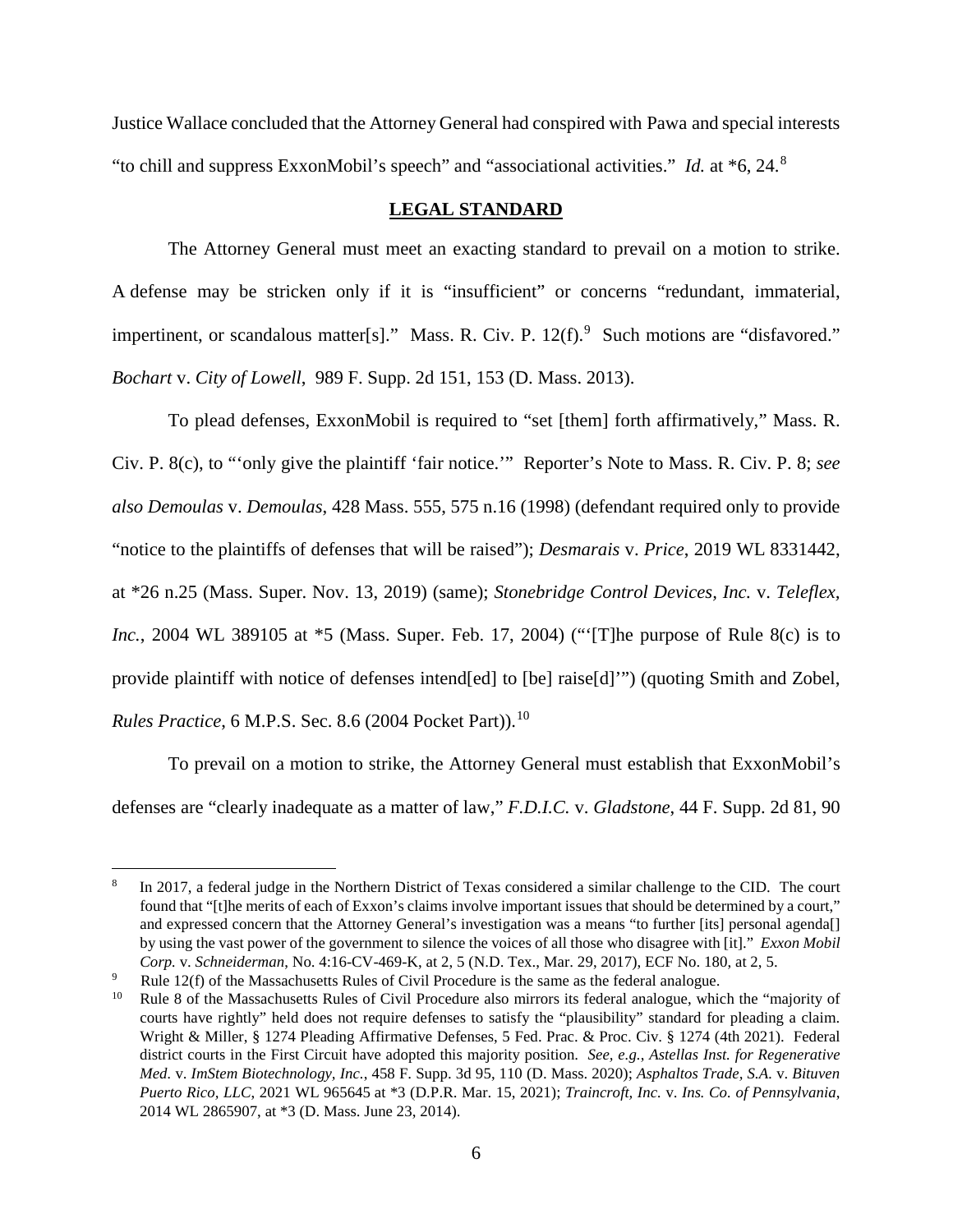(D. Mass. 1999), after "tak[ing] as true the allegations of the answer" and drawing all inferences in ExxonMobil's favor, *Bos. Hous. Auth.* v. *Martin*, 92 Mass. App. Ct. 1103 (2017) (reversing grant of motion to strike). A Rule 12(f) motion "will be granted only if it clearly appears that the plaintiff would succeed despite any state of facts which could be proved in support of [the] defense." *Gladstone*, 44 F. Supp. 2d at 84-85; *Honeywell Consumer Prods., Inc.* v. *Windmere Corp.*, 993 F. Supp. 22, 24 (D. Mass. 1998) (same). As explained below, the Attorney General's motion fails to meet the exacting standard for a motion to strike.

### **ARGUMENT**

### <span id="page-14-1"></span><span id="page-14-0"></span>**I. ExxonMobil's Defenses Are Not Precluded by a Federal Lawsuit and State Court Motion to Quash Filed Three Years Prior to This Action (Defenses 30-33 and 35)**

The Attorney General argues that issue preclusion, also referred to as collateral estoppel, bars ExxonMobil's defenses for official misconduct, conflict of interest, selective enforcement, viewpoint discrimination, and violation of ExxonMobil's right to petition.<sup>[11](#page-14-2)</sup> There is no merit to the Attorney General's contention that ExxonMobil's challenges to a pre-suit investigation preclude it from raising defenses to claims that the Attorney General acknowledges did not exist and were not even formulated—at the time of those challenges.

Issue preclusion requires identity of parties and that "(1) the issue sought to be precluded [is] the same as that involved in the prior action; (2) the issue [was] actually litigated; (3) the issue [was] determined by a valid and binding final judgment; and (4) the determination of the issue [was] essential to the judgment." *Grella* v. *Salem Five Cent Sav. Bank*, 42 F.3d 26, 30 (1st Cir. 1994). Issue preclusion does not arise where the scope of the prior proceeding was more "circumscribed" than the present action, *Faigin* v. *Kelly*, 184 F.3d 67, 79 (1st Cir. 1999), or where

<span id="page-14-2"></span><sup>&</sup>lt;sup>11</sup> While the Commonwealth's brief refers to "Res Judicata" in the section heading, its preclusion arguments are based solely on issue preclusion/collateral estoppel. Memorandum of Law in Support of the Commonwealth's Motion to Strike Certain Defenses in Exxon Mobil Corporation's Answer at 10 (*hereinafter*, *"*Mot.").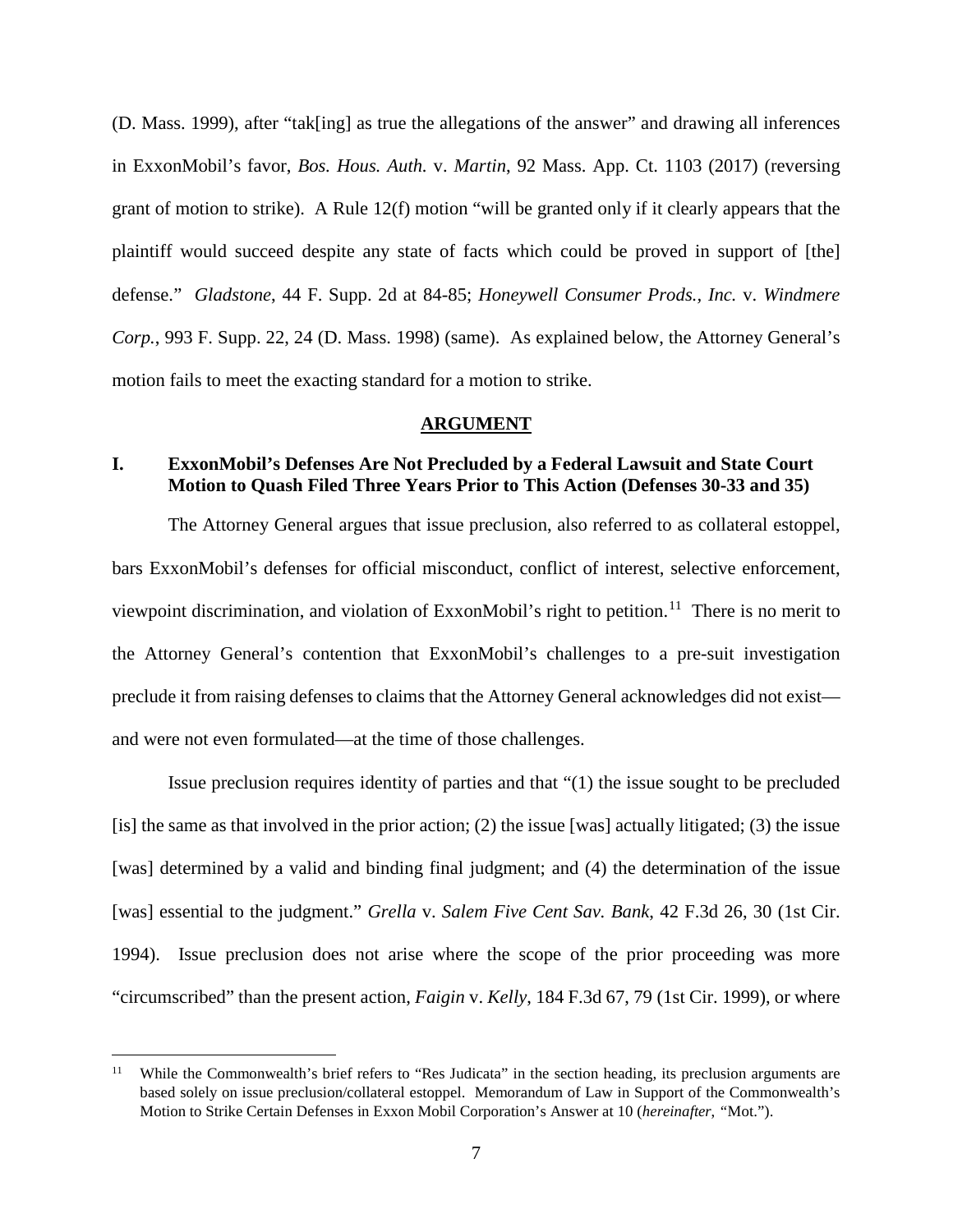there were "substantially disparate opportunities for discovery and differing burdens" in the prior proceeding, *Sprecher* v. *Graber*, 716 F.2d 968, 972 (2d Cir. 1983).

Here, the requirements for preclusion are not satisfied for at least two reasons. *First*, the issues raised by ExxonMobil's defenses to this civil action are not identical to the issues actually litigated and decided in the pre-suit investigative proceedings. *Second*, the prior investigative proceedings did not involve the same burdens or opportunities for discovery as this civil action.

### **A. The Identical Issues Were Not Litigated and Decided**

<span id="page-15-0"></span>The defenses ExxonMobil asserts in this civil action are not identical to the issues actually litigated and decided in the pre-suit investigative proceedings in the Southern District of New York and this Court. The issue raised in the federal action was whether the pre-suit CID issued by the Attorney General in the investigative context should be enjoined—not whether ExxonMobil could assert defenses to claims that the Attorney General had not yet filed or even formulated. *See Exxon Mobil Corp.* v. *Schneiderman*, 316 F. Supp. 3d 679, 691, 704 (S.D.N.Y. 2018).Judge Caproni, the judge presiding over the federal action, held that ExxonMobil had not established grounds for a preliminary or permanent injunction enjoining the CID. *Id.* at 712. Judge Caproni did not address the merits of the Attorney General's subsequent civil action, or ExxonMobil's defenses to the civil action, which ExxonMobil did not assert until filing its Answer this year.

The prior ruling that the Attorney General could proceed with its investigation does not, as a matter of law, preclude ExxonMobil from raising defenses to this civil action. The law is clear that mere overlap in the facts underlying two actions "does not establish the requisite identity of issues for purposes of collateral estoppel." *Faigin*, 184 F.3d at 78 (citing *Comm'r* v. *Sunnen*, 333 U.S. 591, 601 (1948)). For instance, in *Grella*, the First Circuit held that a prior bankruptcy court decision granting a creditor relief from an automatic stay did not bar a subsequent counterclaim against the creditor, where the prior proceeding merely determined that the creditor's claim was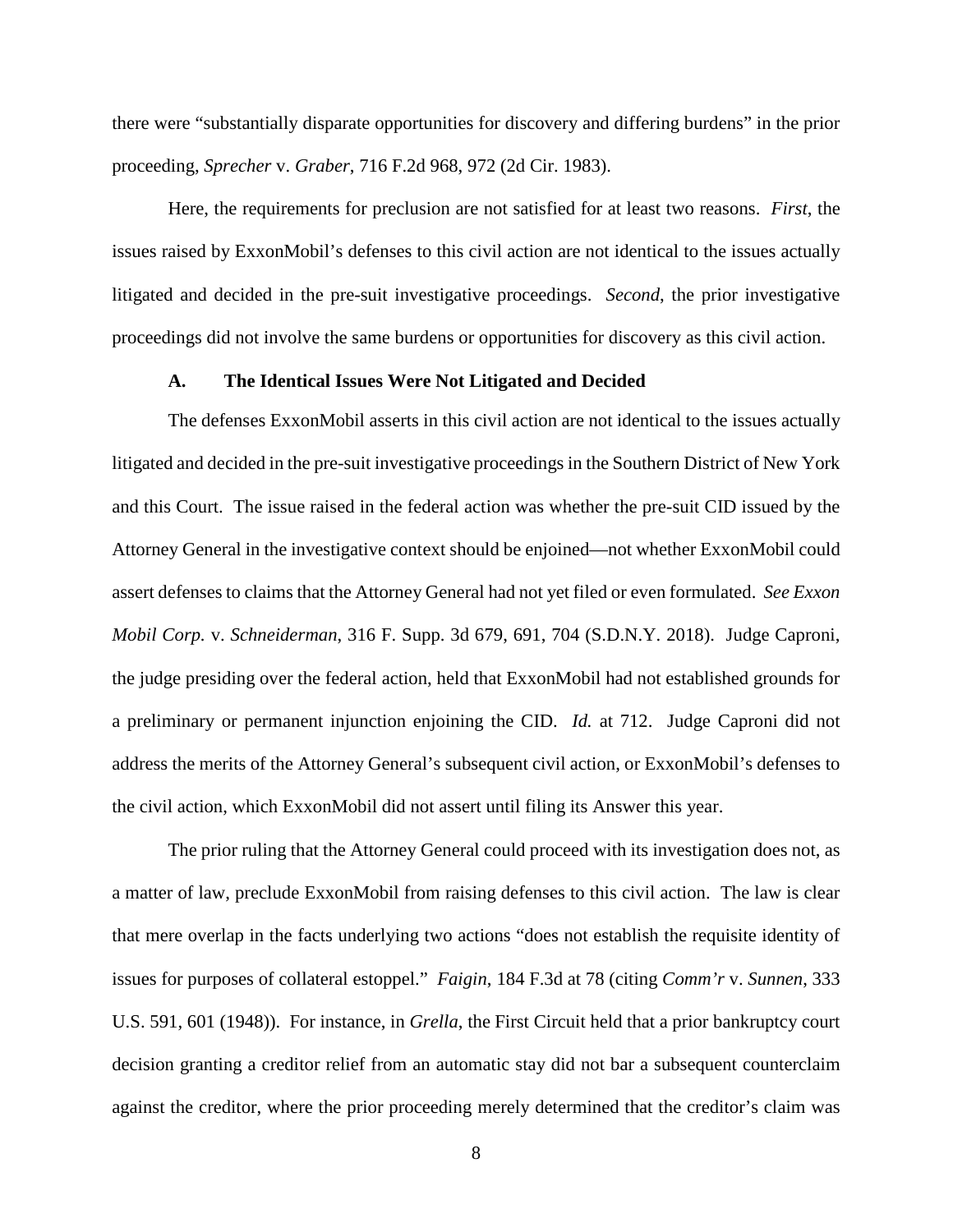colorable, 42 F.3d at 33, but "did not, and indeed, could not adjudicate the substantive merits of either the [creditor's] claim, or any possible defenses or counterclaims." *Id.* at 35. The First Circuit therefore held that "the issue" raised by the counterclaim "was not before the court at the relief from stay hearing, was not actually (or even implicitly) litigated, and was not essential to the court's decision to lift the stay." *Id.* Similarly, here, the merits of the Attorney General's claims, and ExxonMobil's defenses to them, were not before the federal court or this Court when those courts concluded the Attorney General could proceed with a pre-suit investigation.

## <span id="page-16-0"></span>**B. The Burdens and Opportunities for Discovery Were Not the Same in the Pre-Suit Challenge**

Even if the issues in the prior investigative proceedings were identical to those raised here (and they are not), issue preclusion still would not apply because the prior proceeding involved "substantially disparate opportunities for discovery and differing burdens." *Sprecher*, 716 F.2d at 972. As the Restatement (Second) of Judgments explains, issue preclusion does not apply where: (i) "the party against whom preclusion is sought had a significantly heavier burden of persuasion with respect to the issue in the initial action than in the subsequent action"; (ii) "the burden has shifted to his adversary"; or (iii) "the adversary has a significantly heavier burden than he had in the first action." Restatement (Second) of Judgments §28 (1982).

In the prior proceedings challenging the Attorney General's issuance of the CID, ExxonMobil bore "a heavy burden to show good cause why it should not be compelled to respond" to the CID, by establishing that the Attorney General's issuance of the CID was arbitrary and capricious. *Exxon Mobil Corp.* v. *Att'y Gen.*, 479 Mass. 312, 324, 326 (2018) (internal alterations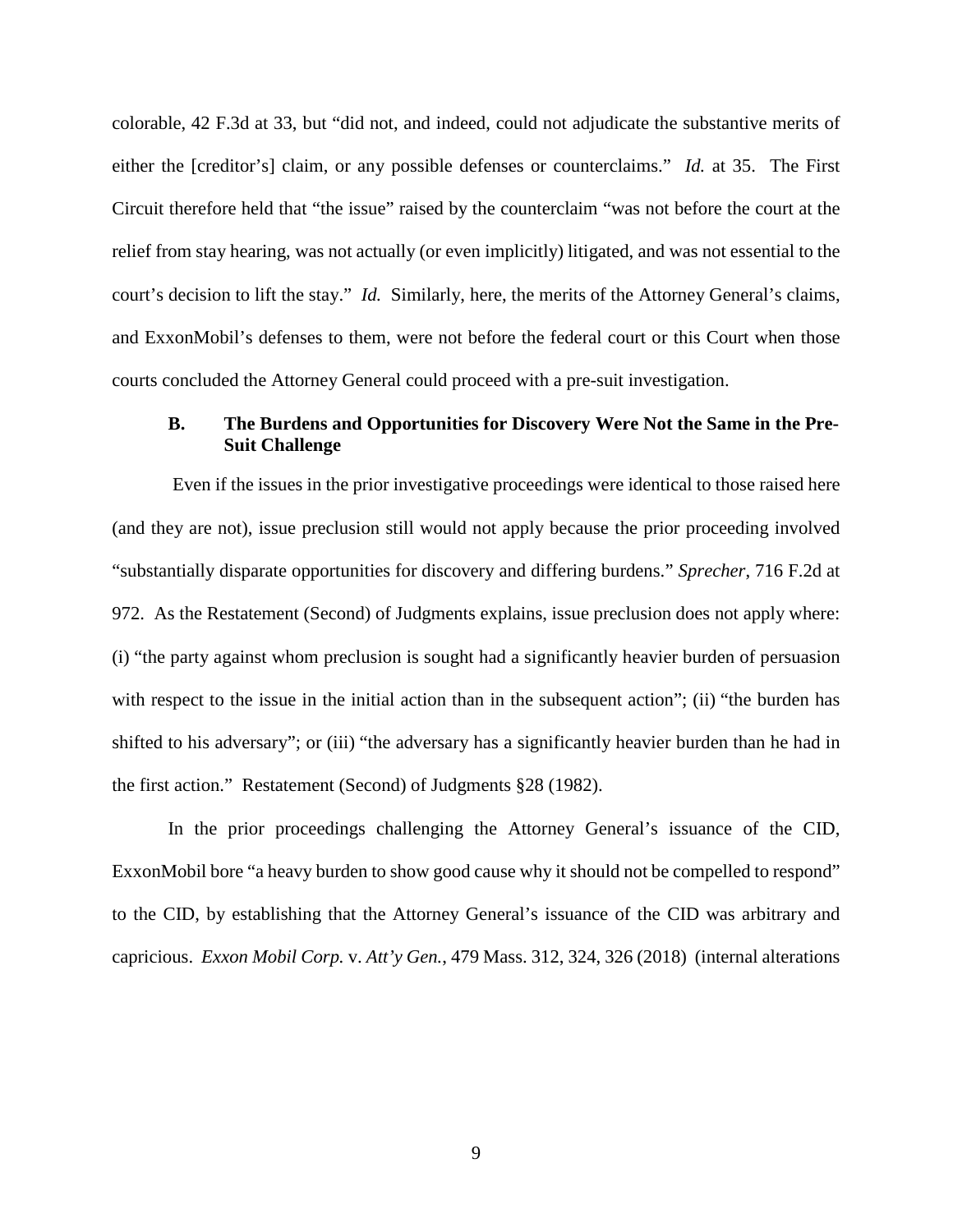omitted); *see also* Brief for Defendants-Appellees at 21, *ExxonMobil Corp.* v. *Healey*, 2018 WL 4863426 (2nd Cir. Oct. 5, 2018) ("Exxon faces the same 'heavy burden' [as] in state court.").<sup>[12](#page-17-1)</sup>

Given the nature of the earlier proceedings, it would violate ExxonMobil's right to due process to accord those earlier proceedings' preclusive effect here because the opportunity to litigate was "narrower than the opportunity available in a plenary civil action" due to (i) the "summary" nature of the proceeding, (ii) the absence "of discovery," and (iii) the "heavy burden" to obtain relief. *Sprecher*, 716 F.2d at 971-72 (holding subpoena enforcement action did not preclude plenary action for abuse of process).<sup>[13](#page-17-2)</sup> Moreover, in this civil suit, the Attorney General is not entitled to the deference received at the pre-suit investigatory stage, and must prove its claims by a preponderance of the evidence. It is "black letter law" that issue preclusion "does not apply where a party seeking preclusion 'has a significantly heavier burden than he had in the first action.'" *Intell. Ventures I, LLC* v. *Lenovo Group Ltd.*, 370 F. Supp. 3d 251, 256 (D. Mass. 2019) (citation omitted); *see also Cobb* v. *Pozzi*, 363 F.3 89, 113 (2d Cir. 2004) ("Courts and commentators alike have recognized that a shift or change in the burden of proof can render the issues in two different proceedings non-identical, [making] collateral estoppel inappropriate.").<sup>[14](#page-17-3)</sup>

### <span id="page-17-0"></span>**II. A Presumption of Prosecutorial Regularity Does Not Bar ExxonMobil's Defenses (Defenses 30-33 and 35)**

The Attorney General invokes a so-called presumption of prosecutorial regularity,

<span id="page-17-1"></span> <sup>12</sup> *See also In re CID No. 2016-EPD-36*, No. 16-1888F (Mass. Sup. Ct. Aug. 8, 2016), Com. Br. at 23, ("None of Exxon's arguments satisfies its heavy burden to establish that the CID is arbitrary or capricious"); *id.*, Hr'g Tr. 68:22-23, Dec. 7, 2016 ("[T]he burden is very heavy on Exxon."). 13 In similar circumstances, courts have found no preclusive effect. *E.g.*, *Grella*, 42 F.3d at 33 (finding no preclusion

<span id="page-17-2"></span>based on prior "summary proceeding of limited effect"); *Foster* v. *Evans*, 384 Mass. 687, 695 (1981) (finding no preclusive effect based on "a motion judge's decision" in "summary" proceedings that "deprive a litigant of such procedural safeguards as an evidentiary hearing, discovery, and cross-examination").<br><sup>14</sup> In the federal proceedings, Judge Caproni recognized that issue preclusion did not arise out of the parallel state

<span id="page-17-3"></span>proceedings, despite purported "factual overlap," because "[i]ssue preclusion does not bar relitigation of the same issue if the second proceeding involves a different or lower standard or burden of proof." *Schneiderman*, 316 F. Supp. 3d at 699.Judge Caproni assumed these same considerations do not apply to claim preclusion, which the Attorney General does not assert here.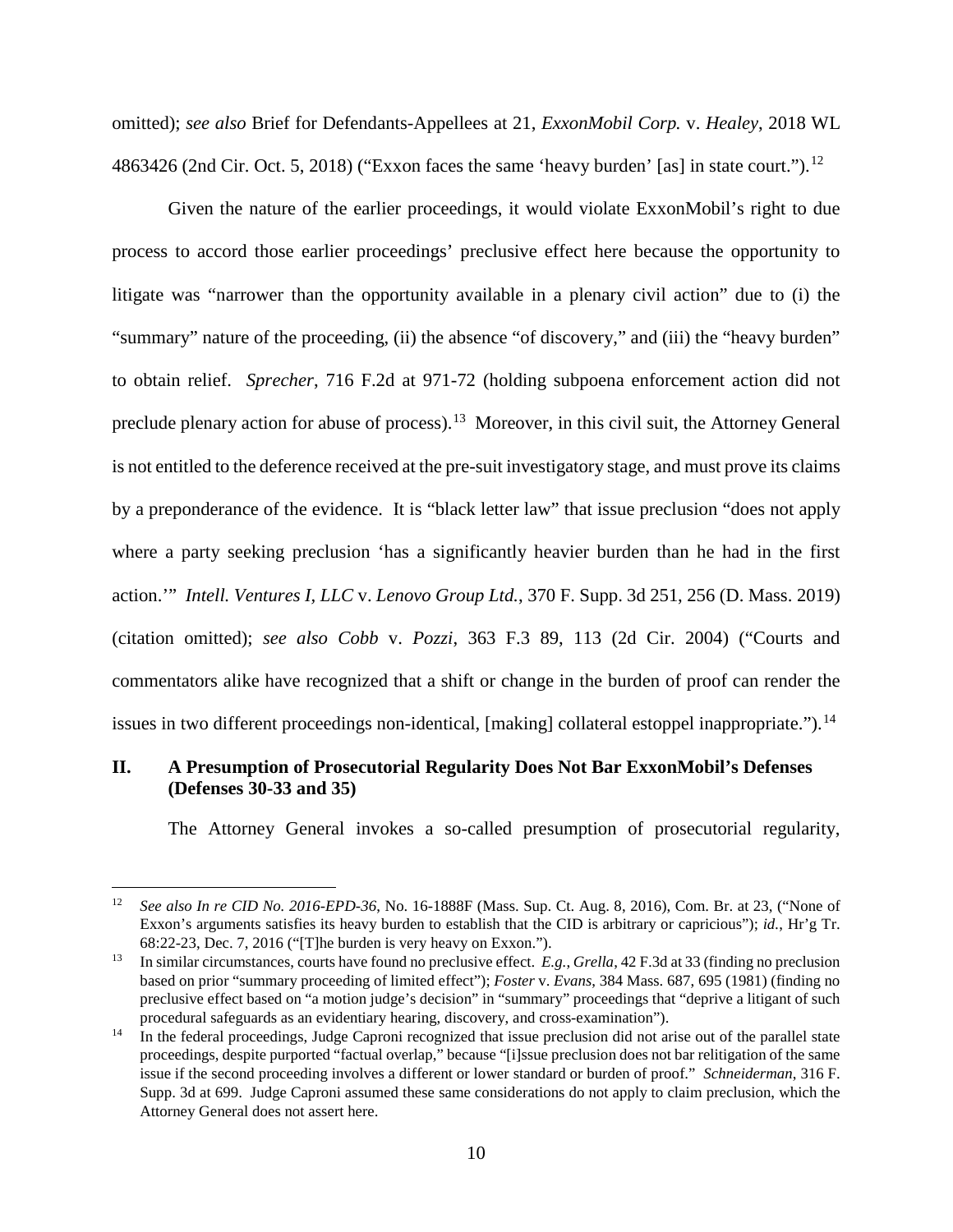claiming it imposes a "rigorous threshold burden" on ExxonMobil of establishing "clear evidence" of a discriminatory motive and effect and, if ExxonMobil fails to overcome that presumption, its Defenses 30-33 and 35 must be stricken. Mot. 12-13. The Attorney General identifies no Massachusetts precedent applying a presumption of prosecutorial regularity to civil pleading standards, much less to a motion to strike defenses under Rule 12(f).

In this civil action, the Attorney General relies principally on criminal cases that do not address civil pleading standards. Mot. 12-15. But there is no basis, and the Attorney General has cited none, to extend presumptions applicable to criminal cases to civil pleading standards. [15](#page-18-0) To the contrary, courts have held "there is no sound reason" why "agencies suing to recover money are insulated from affirmative defenses that would be available against any other plaintiff." *Gladstone*, 44 F. Supp. 2d at 89. Because the Commonwealth seeks to recover money, it is subject to the same affirmative defenses as any other plaintiff.

But even if a presumption of prosecutorial regularity applied, ExxonMobil can rebut that presumption by pleading a "colorable claim" of improper motive, which includes infringement of constitutional rights. *Att'y Gen. of U.S.* v. *Irish People, Inc.*, 684 F.2d 928, 932, 935 (D.C. Cir. 1982). Here, ExxonMobil alleges that the Attorney General's motive, in filing this civil action, is "to curtail ExxonMobil's speech" on climate policy, in violation of its constitutional rights. Am. Answer ¶ 39. And without the benefit of discovery, ExxonMobil has already come forth with evidence supporting its claims. Notably, ExxonMobil has documented the Attorney General's ties

<span id="page-18-0"></span> <sup>15</sup> Although the Attorney General relies heavily on *United States* v. *Armstrong*, 517 U.S. 456 (1996), that reliance is undermined by other cases it cites that distinguish *Armstrong* as a "criminal case" and therefore subject to "limited" discovery. *United States* v. *Am. Elec. Power Serv. Corp*., 258 F. Supp. 2d 804, 806-07 (S.D. Ohio 2003). The Attorney General also relies on *Shepard* v. *Attorney General*, but that case involved a mandamus action challenging the Attorney General's decision *not* to institute criminal proceedings; it did not address pleading standards for defenses in a civil suit. 409 Mass. 398, 400-01 (1991).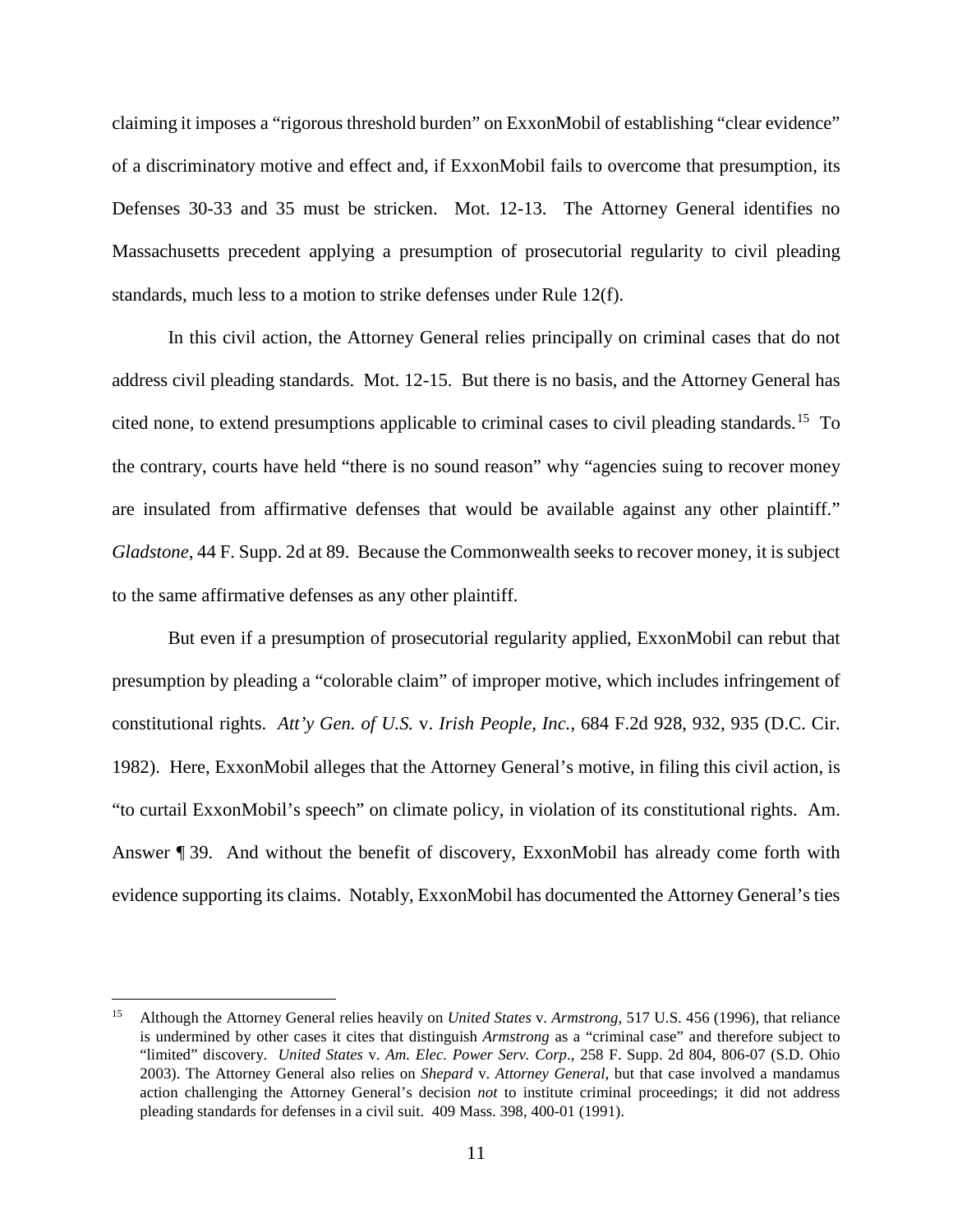to climate activists and its involvement in the AGs United for Clean Power Press Conference. *See id.*  $\P$  22-37. This evidence is sufficient to rebut any presumption of prosecutorial regularity.

## <span id="page-19-0"></span>**III. ExxonMobil Has Adequately Alleged Its Defenses (Defenses 30-33 and 35)**

ExxonMobil's amended answer sufficiently pleads defenses of official misconduct, conflict of interest, selective enforcement, viewpoint discrimination, and the violation of ExxonMobil's petitioning rights (Defenses 30-33 and 35). ExxonMobil's supplemental allegations, based on the findings of fact issued by Justice Wallace in *In Re Exxon Mobil Corp.*, 2018 Tex. Dist. LEXIS 1 (Tarrant Cty. Tex. Apr. 24, 2018); *see* 4-5 *supra*, should moot the Attorney General's motion as to these defenses. *See Adelphia Agios Demetrios, LLC* v. *Arista Dev., LLC*, 2014 WL 1399411, at \*1 n.2 (D. Mass. Apr. 8, 2014) (finding the plaintiff's motion to dismiss counterclaims moot because defendants filed an amended answer, third-party complaint, and counterclaims).As explained below, there is no basis to strike any of those defenses at this early stage of the pleadings.

#### **A. ExxonMobil Has Stated an Official Misconduct Defense (Defense 30)**

<span id="page-19-1"></span>ExxonMobil has sufficiently pled its official misconduct defense. *See* Am. Answer at ¶¶ 22-40. A defendant can plead a defense of official misconduct in violation of due process by alleging that the Commonwealth's conduct "constitutes a deliberate and intentional undermining of constitutional rights." *Commonwealth* v. *Cotto*, 2017 WL 4124972, at \*37 (Mass. Super. June 26, 2017) (quoting *Commonwealth* v. *Light*, 394 Mass. 112, 114 (1985)). ExxonMobil alleges the Attorney General deliberately and intentionally undermined its free speech rights by "collud[ing] for years with private, special interests to use government power to coerce acceptance of its climate policy agenda." Am. Answer ¶ 22. In particular, the Attorney General met secretly with special interests to learn about their campaign to "delegitimize [ExxonMobil] as a political actor," *id.* ¶ 28; publicly aligned itself with a coalition of partisan attorneys general, *id.* ¶ 32; and publicly attacked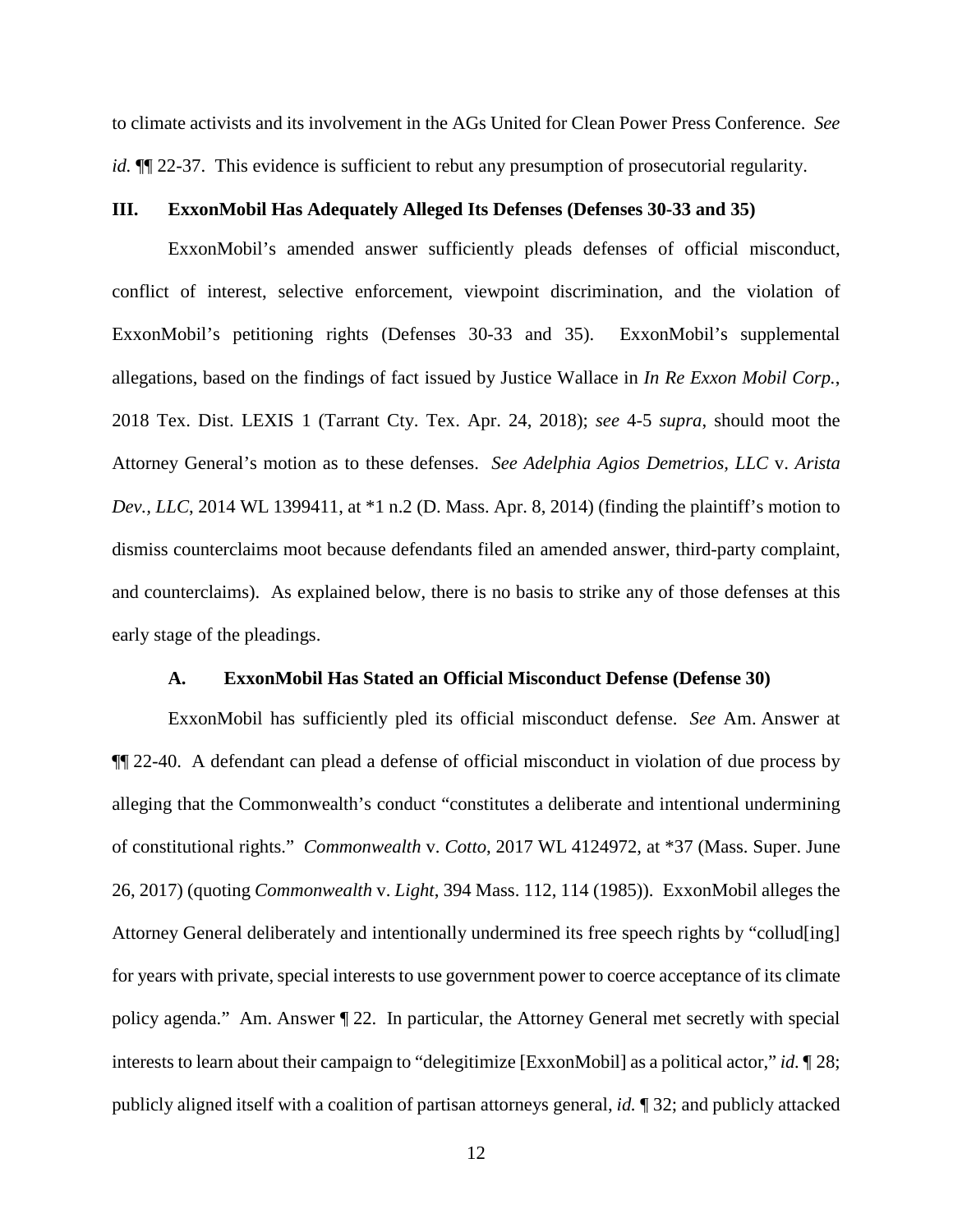ExxonMobil for purportedly "deceiv[ing]" the public by disagreeing with the Attorney General's climate policy, *id.* ¶ 32. Now the Attorney General has filed a Complaint against ExxonMobil that expressly targets ExxonMobil's speech on climate policy. *Id.* ¶ 39. These allegations satisfy ExxonMobil's burden under Rule 8 to plead its official misconduct defense.

### **B. ExxonMobil Has Stated a Conflict of Interest Defense (Defense 31)**

<span id="page-20-0"></span>ExxonMobil has sufficiently pled its conflict of interest defense by identifying the Attorney General's biased and prejudicial public statements. *See* Am. Answer ¶¶ 22-40, 75-76. Lawyers for the government are "the representative[s] not of an ordinary party, but of a sovereignty whose obligation to govern impartially is as compelling as its obligation to govern at all." *Young* v. *United States ex rel. Vuitton et Fils S.A.*, 481 U.S. 787, 803 (1987). This neutrality principle implicates due process because it ensures fairness to ExxonMobil, and is enshrined in both the United States and Massachusetts Constitutions. *Commonwealth* v. *Ellis*, 429 Mass. 362, 372 (1999) (holding that the Massachusetts due process right to a disinterested prosecutor is "at least equal" to the Fourteenth Amendment's mandate).

To plead a conflict of interest defense, a defendant must allege that a government lawyer was or "appear[ed] to be influenced, in his or her exercise of discretion, either by his or her personal interests or by a person or entity to whom the prosecution . . . will or may bring significant benefits." *Id.*; *see also Doe* v. *Sex Offender Registry Bd.*, 84 Mass. App. Ct. 537, 541-43 (2013) (finding due process violation where plaintiff established "significant doubt" over whether he had "received a hearing conducted by a fair, unbiased, and impartial hearing examiner"). Here, ExxonMobil alleges that the Attorney General has been influenced by persons or entities who will or may benefit from the Attorney General's actions, creating a conflict of interest. As Exxon alleges, and Justice Wallace found, the Attorney General was influenced by private interests that "aimed to chill and suppress ExxonMobil's speech through 'legal actions & related campaigns,'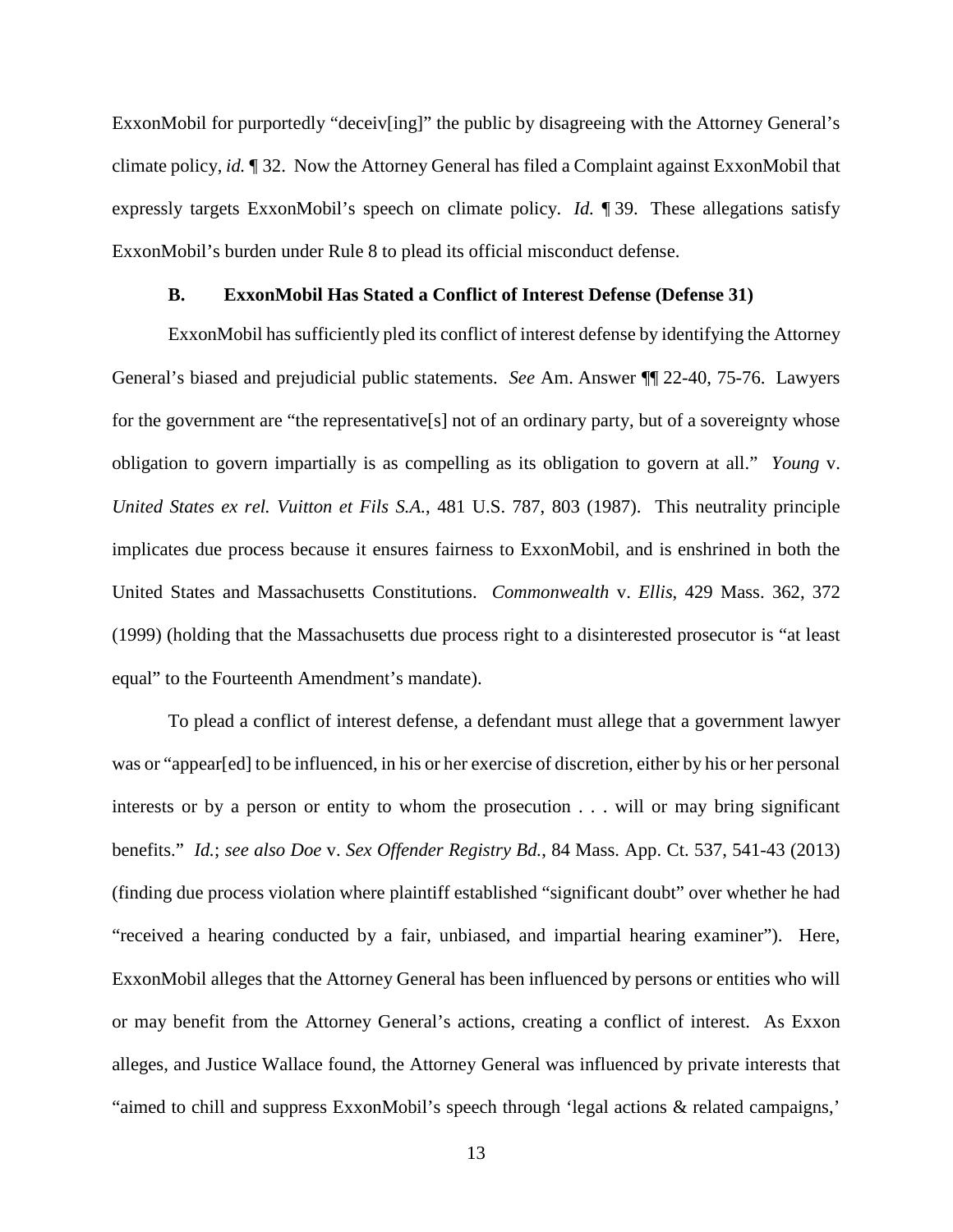including 'AGs,'" which they "planned to use . . . to 'get[] discovery' and 'create scandal.'" Am. Answer  $\P$  76. The influence by these private interests created a conflict of interest with the Attorney General's obligation to govern impartially. Accordingly, ExxonMobil has adequately alleged a conflict of interest defense at this early stage of the proceedings.

### **C. ExxonMobil Has Stated a Selective Enforcement Defense (Defense 32)**

<span id="page-21-0"></span>To plead a selective enforcement defense, a defendant must allege (i) the defendant "'compared with others similarly situated, was selectively treated,'" and (ii) "'such selective treatment was based on . . . the exercise of constitutional rights.'" *Cote-Whitacre* v. *Dep't of Pub. Health*, 446 Mass. 350, 376, (2006) (Spina, J., concurring) (quoting *Rubinovitz* v. *Rogato*, 60 F.3d 906, 909-10 (1st Cir. 1995)), *abrogated on other grounds by Obergefell* v*. Hodges*, 576 U.S. 644 (2015). ExxonMobil's factual allegations support both elements. *See* Am. Answer ¶¶ 22-40. ExxonMobil alleges the Attorney General has "selectively treated ExxonMobil differently from others who are similarly situated" by seeking "to inhibit" it "from engaging in speech on climate policy that the Attorney General believes has impeded its climate policy objectives." *Id.* ¶ 78. This selective treatment was prompted by "ExxonMobil's exercise of its constitutional rights." *Id.* Thus, ExxonMobil has sufficiently pled a selective enforcement defense.<sup>[16](#page-21-2)</sup>

## **D. ExxonMobil Has Stated a Viewpoint Discrimination Defense (Defense 33)**

<span id="page-21-1"></span>To plead viewpoint discrimination, the defendant must allege that the state has discriminated against speech "based on its substantive content or the message it conveys." *Rosenberger* v. *Rector & Visitors of Univ. of Virginia*, 515 U.S. 819, 828 (1995). Here, ExxonMobil alleges that the Attorney General has discriminated against its speech in exactly that

<span id="page-21-2"></span>While ExxonMobil has pled that it was treated differently from similarly situated individuals, it is not necessary at this stage to identify those individuals. *See, e.g.*, *United States* v. *Sellers*, 906 F.3d 848, 856 (9th Cir. 2018) (finding that if the party alleging selective enforcement presents evidence of only discriminatory intent, but not discriminatory effect, that provides a sufficient basis for discovery).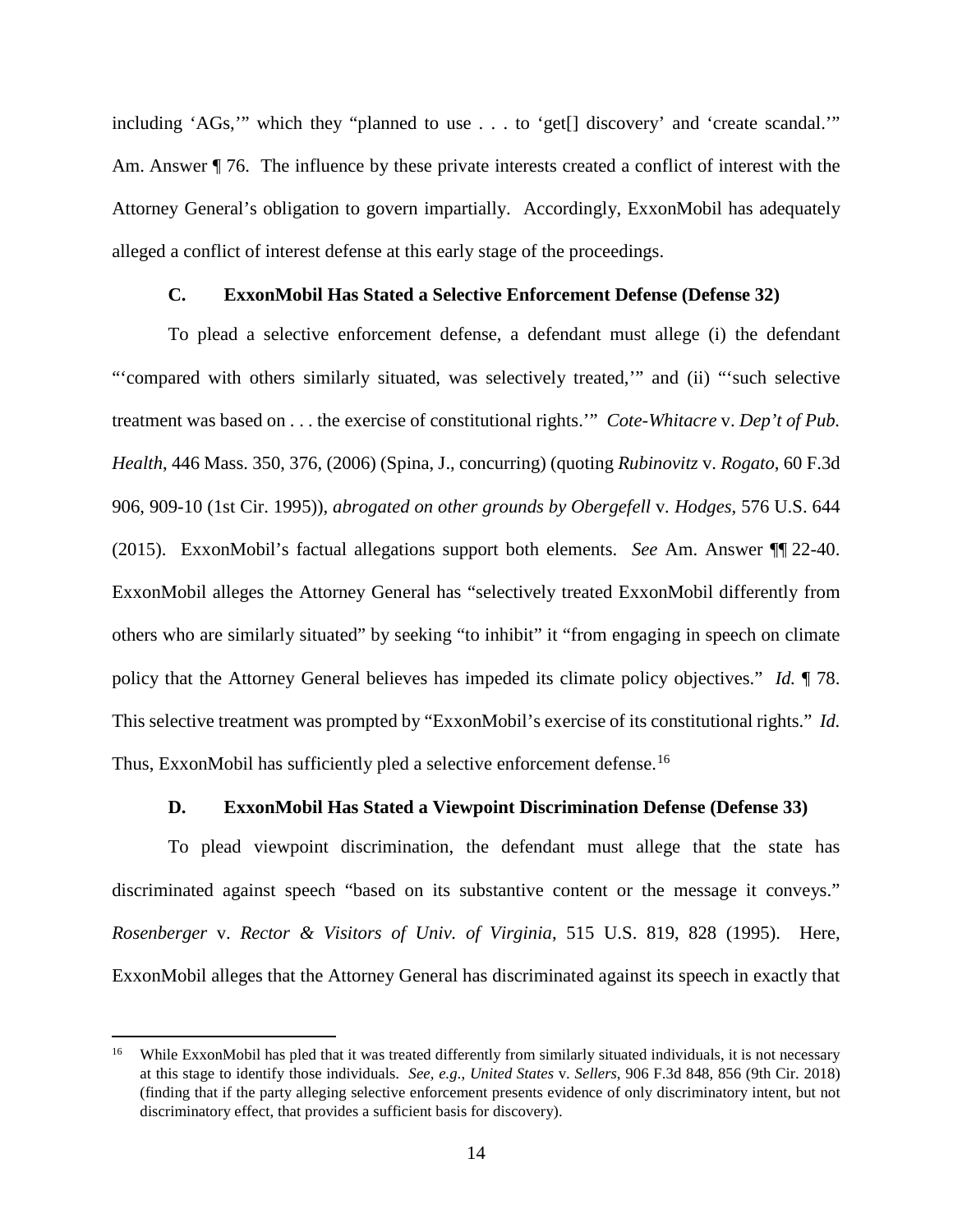manner. *See* Am. Answer ¶¶ 22-40. Attorney General Healey publicly embraced a "[c]lean [p]ower" agenda, *id.* ¶ 31, and expressed concern about the effect of ExxonMobil's speech on public perception. She complained that certain companies, including ExxonMobil, have led "many to doubt whether climate change is real and to misunderstand and misapprehend the catastrophic nature of its impacts." *Id.* ¶ 32. To silence ExxonMobil's speech, the Attorney General launched a pretextual investigation of ExxonMobil, probing its statements and association. *Id.* ¶ 35-37. The Attorney General imposed those burdens to cleanse the climate policy debate of disfavored viewpoints. *Id*. These factual allegations sufficiently plead a viewpoint discrimination defense.

#### **E. ExxonMobil Has Stated a Petitioning Defense (Defense 35)**

<span id="page-22-0"></span>"Both the United States Constitution and the Massachusetts Declaration of Rights provide a right to petition that includes the right to seek judicial resolution of disputes." *Blanchard* v. *Steward Carney Hosp., Inc.*, 477 Mass. 141, 157-58 n.24 (2017). To plead a petitioning defense, ExxonMobil must allege that the Commonwealth's Complaint impinges on its right to petition the government. *See id.* at 158. Petitioning is defined broadly to include "all 'statements made to influence, inform, or at the very least, reach governmental bodies.'" *N. Am. Expositions Co. Ltd. P'ship* v. *Corcoran*, 452 Mass. 852, 862 (2009) (quoting *Global NAPS, Inc.* v. *Verizon New England, Inc.*, 63 Mass. App. Ct. 600, 605 (2005)). In determining whether statements constitute petitioning, courts do not consider them in isolation, but rather "in the over-all context in which they were made." *Id.* That the speech is by an "organization" rather than an individual does not exclude it from qualifying as petitioning activity. *Hanover* v. *New Eng. Reg'l Council of Carpenters*, 467 Mass. 587, 595 (2014).

Here, ExxonMobil pleads that the Attorney General has filed this civil action because it disapproves of ExxonMobil's "attempt[s] to influence environmental policies." Am. Answer ¶ 96; *see also id.* ¶¶ 29, 38-40, 93-95. In particular, ExxonMobil alleges that the Attorney General seeks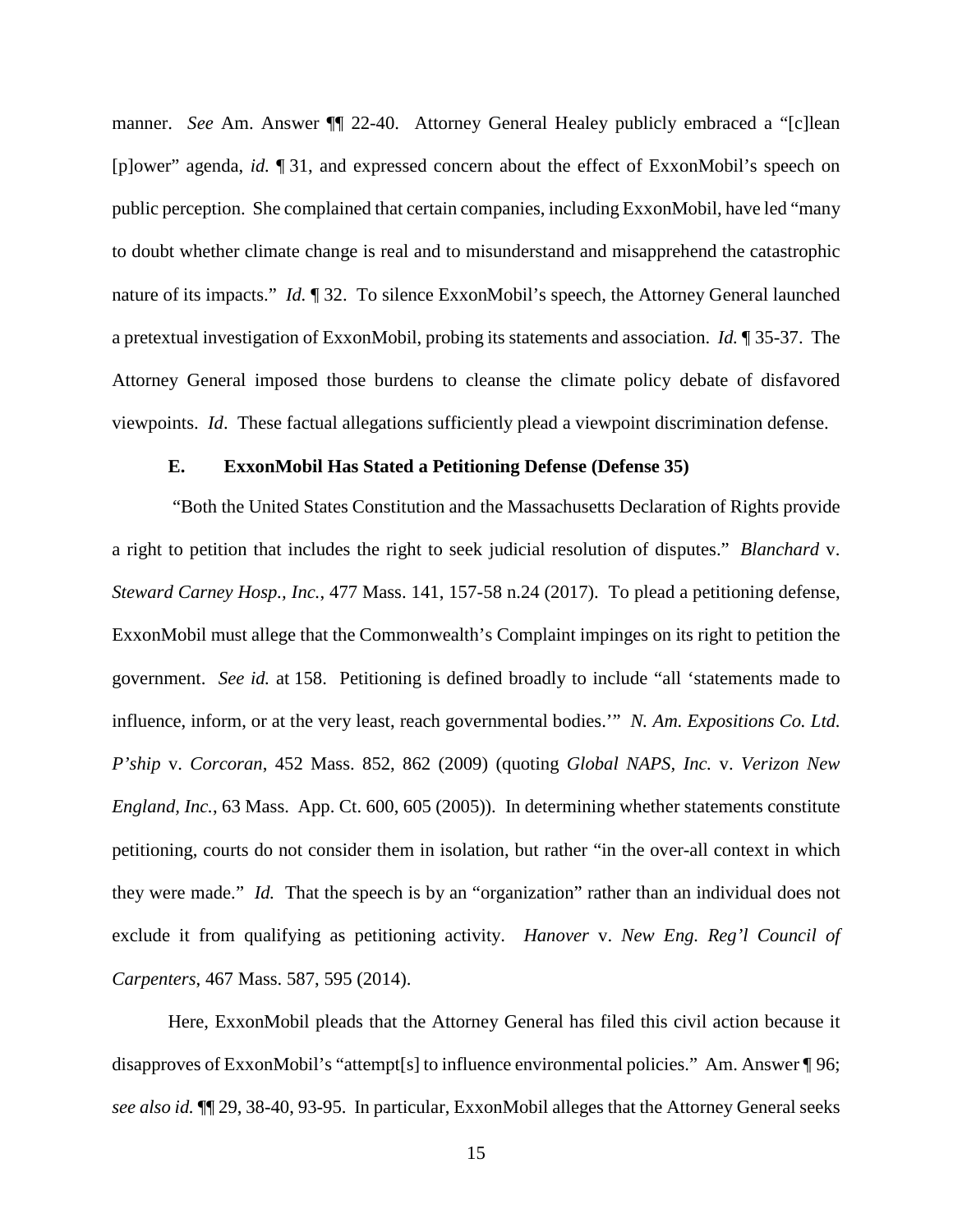to punish ExxonMobil for its "lobbying" on climate policy to "regulators, policymakers, public officials, and the press." *Id.* ¶ 97. Those allegations are all that is required to plead a petitioning defense.

## <span id="page-23-0"></span>**IV. The Anti-SLAPP Ruling Does Not Preclude ExxonMobil's Petitioning Defense (Defense 35)**

The Court's ruling on ExxonMobil's anti-SLAPP motion does not preclude ExxonMobil from stating a defense that the Attorney General's claims "are barred, in whole or in part" by ExxonMobil's constitutionally protected right to petition. This Court recognized that "some Exxon[Mobil] statements referenced in the complaint constitute protected petitioning." *Commonwealth* v. *Exxon Mobil Corp.*, 2021 WL 3488414, at \*3 (Mass. Super. June 22, 2021). ExxonMobil should be permitted to assert its petitioning defense at least for those statements and activities that this Court already acknowledged are protected.<sup>17</sup>

To strike this defense—despite that acknowledgement—would give the Attorney General free rein to pursue conduct that the First Amendment and Massachusetts Declaration of Rights protect. But the law is clear that a plaintiff cannot "elude the protections" for petitioning, *477 Harrison Ave., LLC* v. *Jace Bos., LLC*, 477 Mass. 162, 175 (2017), by "combining into a single count claims that are based on both petitioning and non-petitioning activities." *Reichenbach* v. *Haydock*, 92 Mass. App. Ct. 567, 573 (2017) (quoting *Blanchard*, 477 Mass. at 155). To the contrary, the Attorney General "may proceed only on so much of its . . . claim" as is legitimate. *477 Harrison Ave.*, 477 Mass. at 175.

<span id="page-23-1"></span><sup>&</sup>lt;sup>17</sup> ExxonMobil is appealing this Court's decision declining to recognize all of ExxonMobil's challenged statements and activities as constitutionally protected petitioning activities. *See Exxon Mobil Corp.* v. *Commonwealth*, Mass. App. Docket No. 2021-P-0860 (Aug. 17, 2021). The company reserves all rights for those arguments.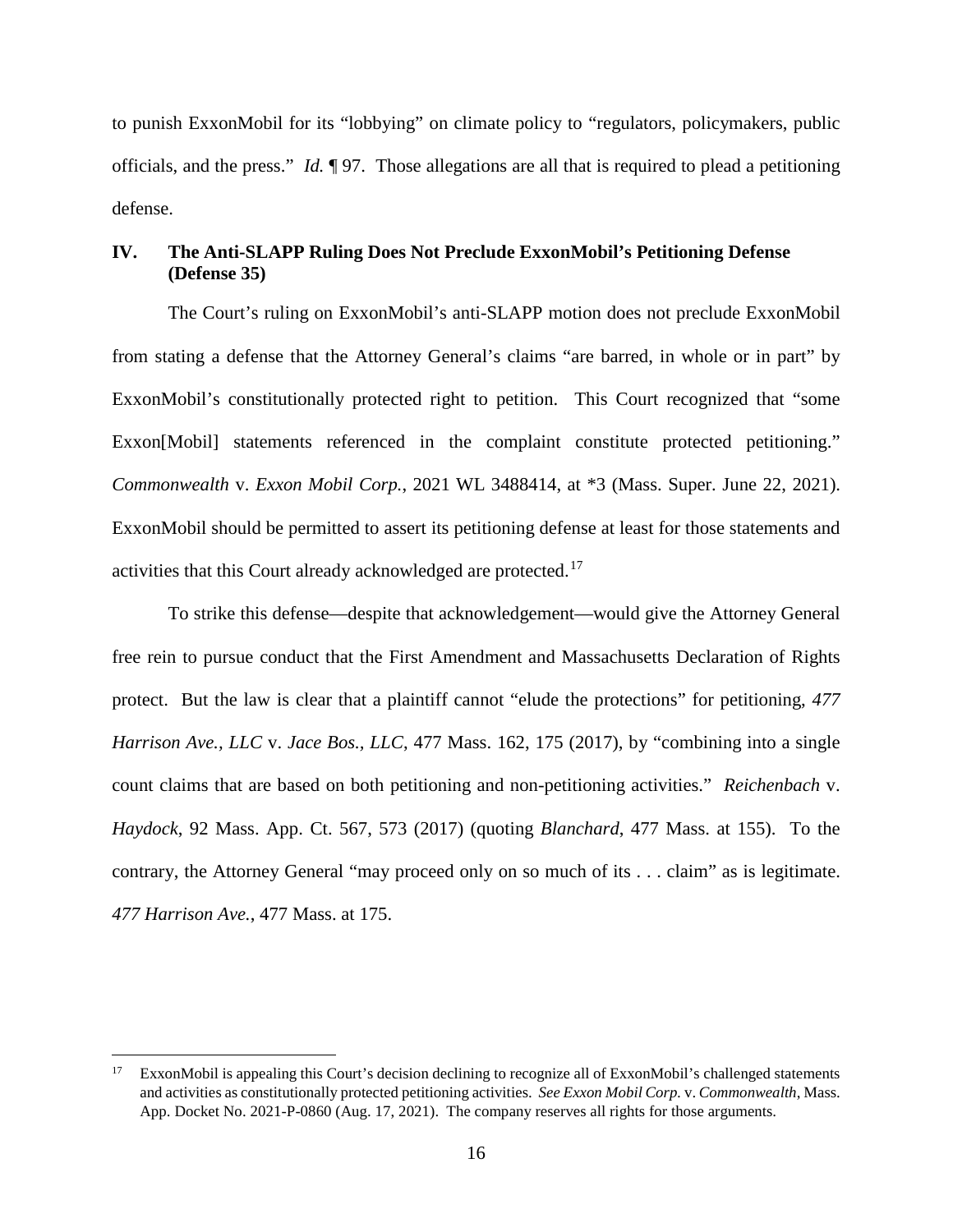As to the statements this Court concluded did not constitute protected petitioning, ExxonMobil's petitioning defense should not be precluded until the Court of Appeals rules on ExxonMobil's anti-SLAPP appeal.

### <span id="page-24-0"></span>**V. Fraud Allegations Do Not Displace ExxonMobil's First Amendment Rights (Defenses 33 and 35)**

The Attorney General requests that this Court strike ExxonMobil's defenses of viewpoint discrimination (Defense 33) and petitioning (Defense 35), because the First Amendment does not protect fraud. Mot. 15-17. This circular argument gets the Attorney General nowhere because the Commonwealth has not established fraud—but has merely alleged it. "Simply labeling an action one for 'fraud,' of course, will not carry the day." *Illinois ex rel. Madigan* v. *Telemarketing Assocs.* Inc., 538 U.S. 600, 617 (2003). In response to the argument that the Attorney General makes here, this Court already has concluded it "is not in a position, at least at this stage, to determine whether any particular statement is protected by the First Amendment." *Commonwealth*, 2021 WL 3493456, at \*14. Nothing has changed since that ruling, and thus there is no basis to strike ExxonMobil's First Amendment defenses.

### <span id="page-24-1"></span>**VI. The Attorney General Concedes That ExxonMobil Has a Valid Defense Against Compelled Speech (Defense 34)**

The Attorney General erroneously challenges ExxonMobil's corrective disclosure defense as premature, asserting that ExxonMobil can raise this defense only if the Court orders ExxonMobil to publish corrective disclosures. Mot. 15-16. But ExxonMobil is permitted to raise defenses that address not only liability, but also the Attorney General's request for relief. For example, mitigation of damages is recognized in Massachusetts as an affirmative defense, *see, e.g.*, *Pehoviak* v. *Deutsche Bank Nat. Tr. Co.*, 85 Mass. App. Ct. 56, 65 (2014), despite the fact that "the failure to mitigate doctrine operates to reduce damages rather than as a barrier to liability," *Murphy* v. *Trader Joe's*, 2017 WL 235193, at \*3 (N.D. Cal. Jan. 19, 2017).If ExxonMobil failed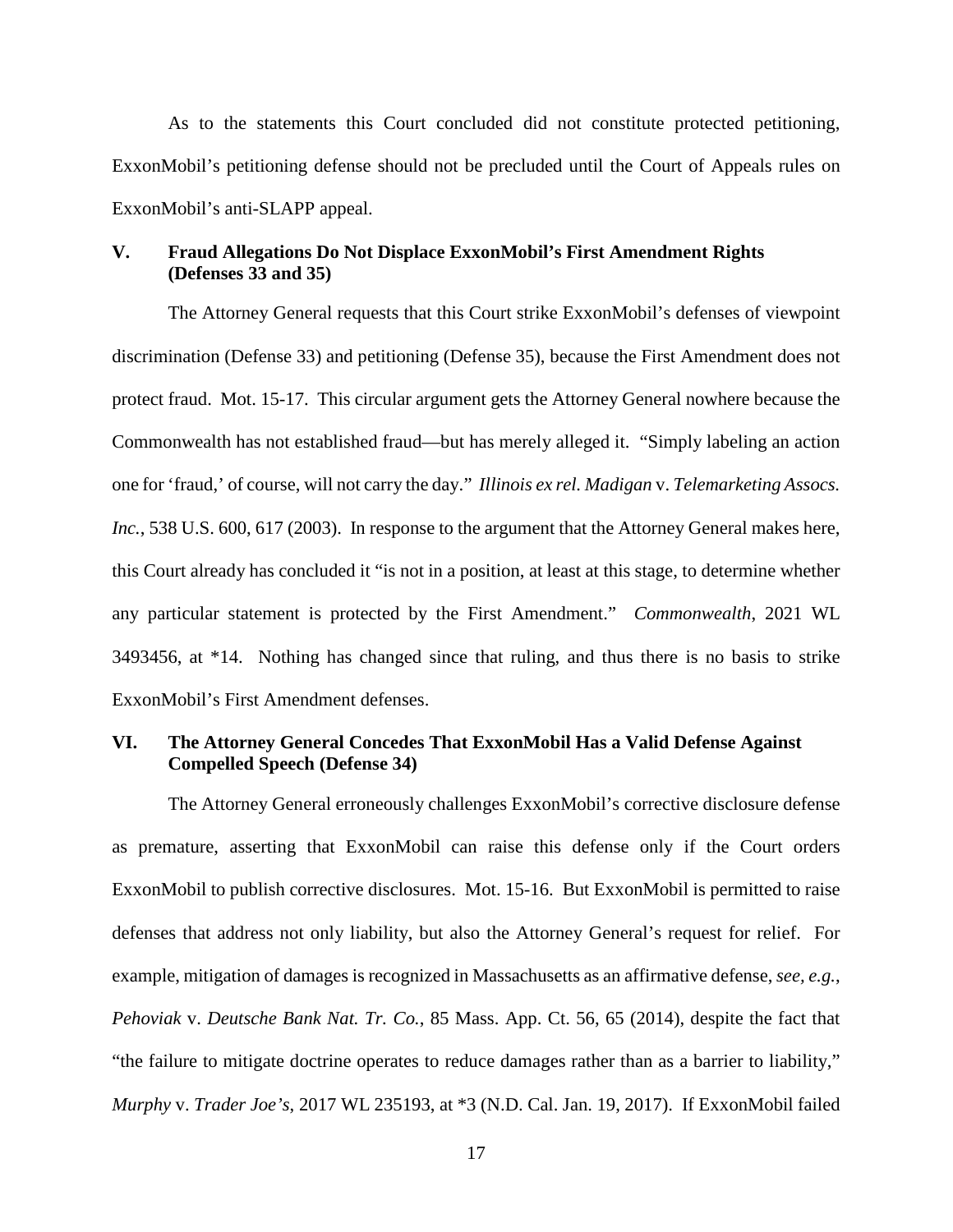to raise its compelled speech defense now, it would risk the defense being deemed waived at a later stage in the proceedings. *See, e.g.*, *Espinosa* v. *Sisters of Providence Health Sys.*, 227 F.R.D. 24, 26 (D. Mass. 2005).<sup>18</sup> The defense is therefore properly raised now.

# <span id="page-25-0"></span>**VII. The Commonwealth Is Not Immune from Equitable or Common Law Defenses (Defenses 7-8 and 22-25)**

The Attorney General argues it is exempt as a matter of law from well-established defenses in civil cases. Mot. 17. The law does not provide such blanket immunity.

# <span id="page-25-1"></span>**A. An Estoppel Defense Can Be Asserted Against the Attorney General in Civil Litigation (Defense 7)**

The Attorney General argues that estoppel defenses are categorically barred in suits involving the Commonwealth. But this Court rejected the Attorney General's argument in *Sullivan* v. *Chief Justice for Administration and Management of Trial Court*, which permitted claims of equitable estoppel against the Commonwealth. 448 Mass. 15, 30-31 (2006). Other courts have likewise rejected the argument that government entities are not subject to estoppel defenses. *E.g.*, Gladstone, 44 F. Supp. 2d at 90 (denying motion to strike estoppel defenses against government).<sup>[19](#page-25-4)</sup> Accordingly, ExxonMobil's estoppel defense should not be stricken.

# <span id="page-25-2"></span>**B. An Unclean Hands Defense Can Be Asserted Against the Commonwealth in Civil Litigation (Defense 8)**

The Attorney General also claims the Commonwealth is immune from an unclean hands defense, but cites no legal support. Mot. 18. Courts routinely allow private parties to assert

<span id="page-25-3"></span> <sup>18</sup> The Attorney General's reliance on *Provident Funding Associates, LP* v. *Jones*, is misplaced, because that case concerned "a summary process proceeding" where a defendant "may only assert affirmative defenses that relate to the validity of legal title." 2013 WL 1324653, at \*4 (Mass. Super. 2013). Rule 8 imposes no similar restriction on ExxonMobil's right to plead defenses in this plenary civil action.

<span id="page-25-4"></span><sup>19</sup> The Attorney General's reliance on *Phipps Prod. Corp.* v. *Massachusetts Bay Transp. Auth.*, 387 Mass. 687, 693 (1982), is misplaced. That case was limited to a defense resting on the "individual acts or statements of a government official" that contradicted the government's broader "legislative policy." *Sullivan*, 448 Mass. at 30-31. Here, ExxonMobil's estoppel defense does not rely on the acts of any individual—but rather state-wide conduct that defeats the claims in this suit.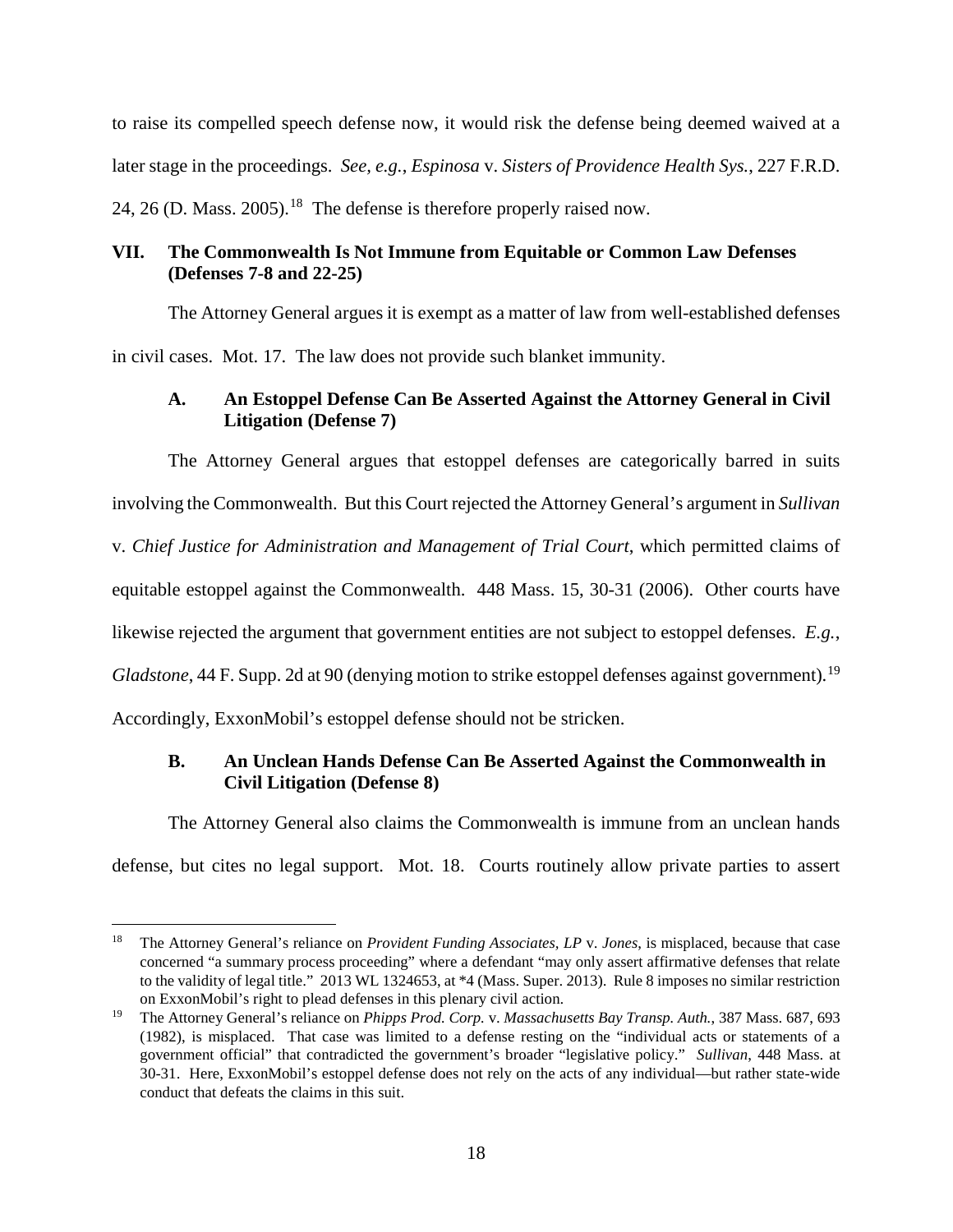unclean hand defenses against the government. *See, e.g.*, *United States* v. *Lain*, 2018 WL 11252709, at \*2 (D. Wyo. Apr. 13, 2018) (allowing unclean hands defense against IRS); *S.E.C.* v. *Cuban*, 798 F. Supp. 2d 783, 790-92 (N.D. Tex. 2011) ("[T]he affirmative defense of unclean hands is not barred as a matter of law in an SEC enforcement action."); *State* v. *United Parcel Serv., Inc.*, 253 F. Supp. 3d 583, 680-81 (S.D.N.Y. 2017) (considering unclean hands defense against government, but concluding facts did not support it), *aff'd*, 942 F.3d 554 (2d Cir. 2019). Thus, there is no basis to strike this defense.

## <span id="page-26-0"></span>**C. Lack of Causation Is a Valid Defense to the Commonwealth's Claims (Defenses 22-25)**

Finally, the Attorney General contends that ExxonMobil's causation defenses<sup>[20](#page-26-1)</sup> should be stricken because the Commonwealth is excused from proving causation when seeking civil penalties under Chapter 93A. Mot. 17-18. The Attorney General's position contradicts the express language of Chapter 93A, which authorizes a court to enter an order "necessary to restore any person who has suffered any ascertainable loss *by reason of* the use" of unfair or deceptive practices. G.L. c. 93A, § 4 (emphasis added). Consistent with the statutory language, courts require the Commonwealth to establish causation for a Chapter 93A claim seeking damages or restitution. [21](#page-26-2) *See, e.g.*, *Commonwealth* v. *Bragel*, 2013 WL 7855997, at \*2 (Mass. Super. Dec. 4, 2013) (dismissing the Commonwealth's Chapter 93A claim for failure to allege "economic or

<span id="page-26-1"></span><sup>&</sup>lt;sup>20</sup> Specifically, ExxonMobil's Amended Answer pleads that any harm was the result of a superseding or intervening cause (No. 22); the purported Chapter 93A violation did not actually or proximately cause any alleged harm (No. 23); the purported injury was caused by market conditions or the conduct of others (No. 24); and Plaintiff participated in the conduct underlying its claim (No. 25). 21 The cases cited by the Attorney General do not hold otherwise. *See Heller* v. *Silverbranch Const. Corp.*, 376

<span id="page-26-2"></span>Mass. 621, 626 (1978) (noting, in reviewing a post-trial judgment, that the Attorney General need not establish common law fraud, breach of warranty, negligence, or contractual liability to establish its Chapter 93A claim); *Commonwealth* v. *Chatham Dec. Co.*, 49 Mass. App. Ct. 525, 528-29 (2000) (affirming civil penalties, where tenants who were harmed lacked "economic incentive to bring a lawsuit"); *Commonwealth* v. *Fall River Motor Sales, Inc.*, 409 Mass. 302, 312-13 (1991) (affirming contempt judgment for violating consent order, notwithstanding assertion that "advertisement was truthful").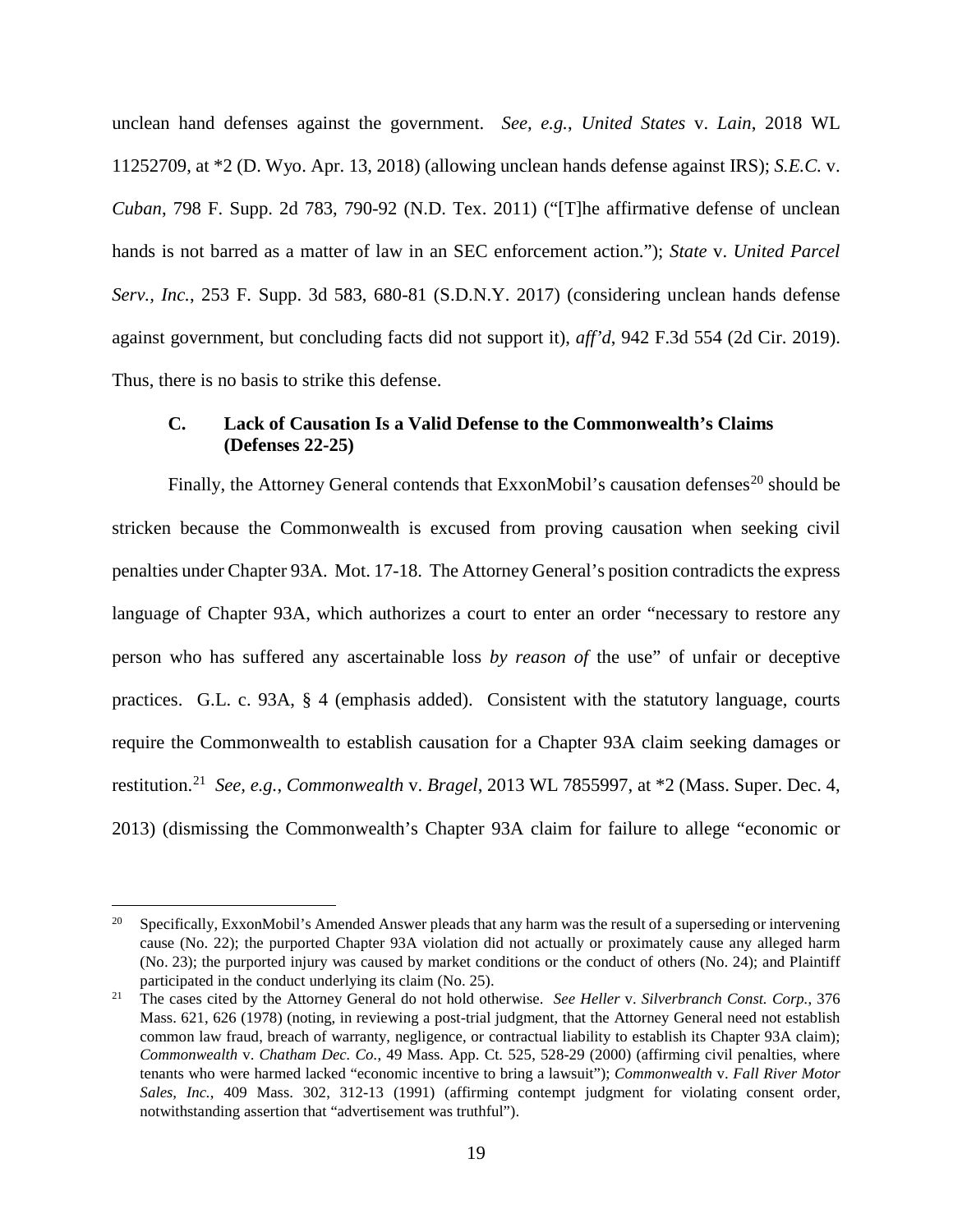noneconomic" loss had been suffered); *Commonwealth* v. *Purdue Pharma, LP*, 2019 WL 4669561, at \*5 (Mass. Super. Sept. 16, 2019) (stating this Court "assume[d] that some causation between the conduct at issue and some quantifiable harm must be established" for the Commonwealth's Chapter 93A claims). Here, the Attorney General does not disclaim an intent to seek damages or restitution, which it concedes would require proof that the violation caused the damages sought. Mot. 17. Accordingly, the Court should deny the Attorney General's request to strike ExxonMobil's causation defenses.

### **CONCLUSION**

<span id="page-27-0"></span>The Commonwealth's motion to strike is nothing more than an attempt to deprive ExxonMobil of the opportunity to present its validly stated defenses—notwithstanding the Attorney General's repeated representations that ExxonMobil would have this opportunity if the Attorney General filed a civil action. The claims and defenses asserted in this civil action were not resolved by the federal action filed more than three years before the Attorney General commenced this suit, which challenged the Attorney General's investigation. The Attorney General seeks to circumvent the Commonwealth's burden in this civil action, where it has the burden of proof, and the Attorney General's actions are entitled to no deference: first by invoking a presumption of prosecutorial regularity that does not apply to pleading defenses in a civil action, and second by claiming the Commonwealth is exempt from defenses applicable to other civil litigants, when the law says there is no such exemption. The Attorney General has failed to carry the Commonwealth's heavy burden to show the challenged defenses here fail as a matter of law, drawing all inferences in ExxonMobil's favor and taking into account the extensive factual allegations that have been added in the Amended Answer. Accordingly, the Court should deny the Commonwealth's motion to strike.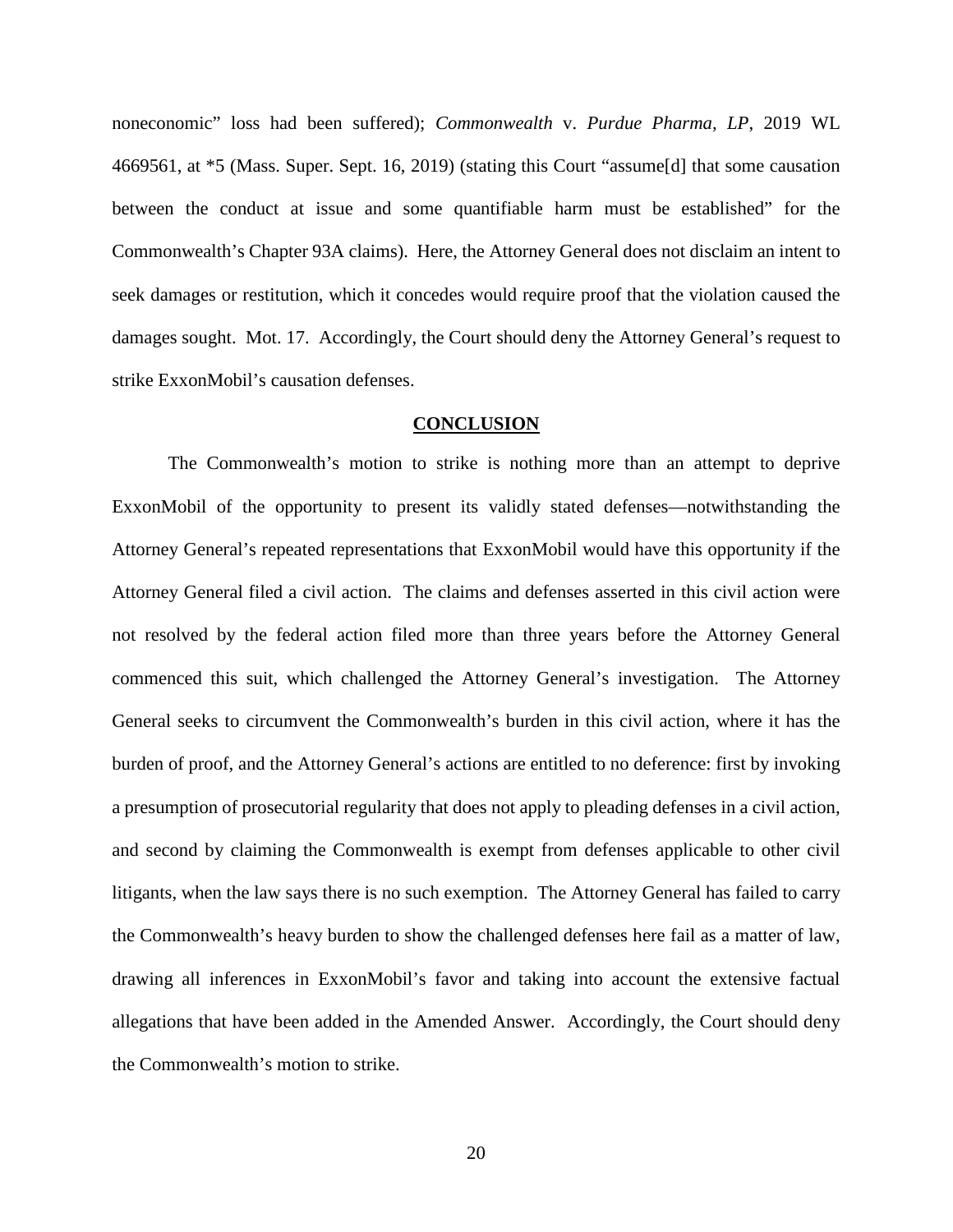Dated: October 29, 2021

Respectfully submitted,

### EXXON MOBIL CORPORATION

Patrick J. Conlon (*pro hac vice*) patrick.j.conlon@exxonmobil.com 22777 Springwoods Village Parkway Spring, TX 77389 (832) 624-6336

### CAMPBELL CONROY & O'NEIL, PC

*/s/ Thomas C. Frongillo .*

Thomas C. Frongillo (BBO No. 180690) tfrongillo@campbell-trial-lawyers.com 1 Constitutional Wharf, Suite 310 Boston, MA 02129 (617) 241-3092

## PAUL, WEISS, RIFKIND, WHARTON & GARRISON, LLP

Theodore V. Wells, Jr. (*pro hac vice*) twells@paulweiss.com Daniel J. Toal (*pro hac vice*) dtoal@paulweiss.com 1285 Avenue of the Americas New York, NY 10019-6064 (212) 373-3000 Fax: (212) 757-3990

Justin Anderson (*pro hac vice*) janderson@paulweiss.com 2001 K Street, NW Washington, D.C. 20006-1047 (202) 223-7300 Fax: (202) 223-7420

*Counsel for Exxon Mobil Corporation*